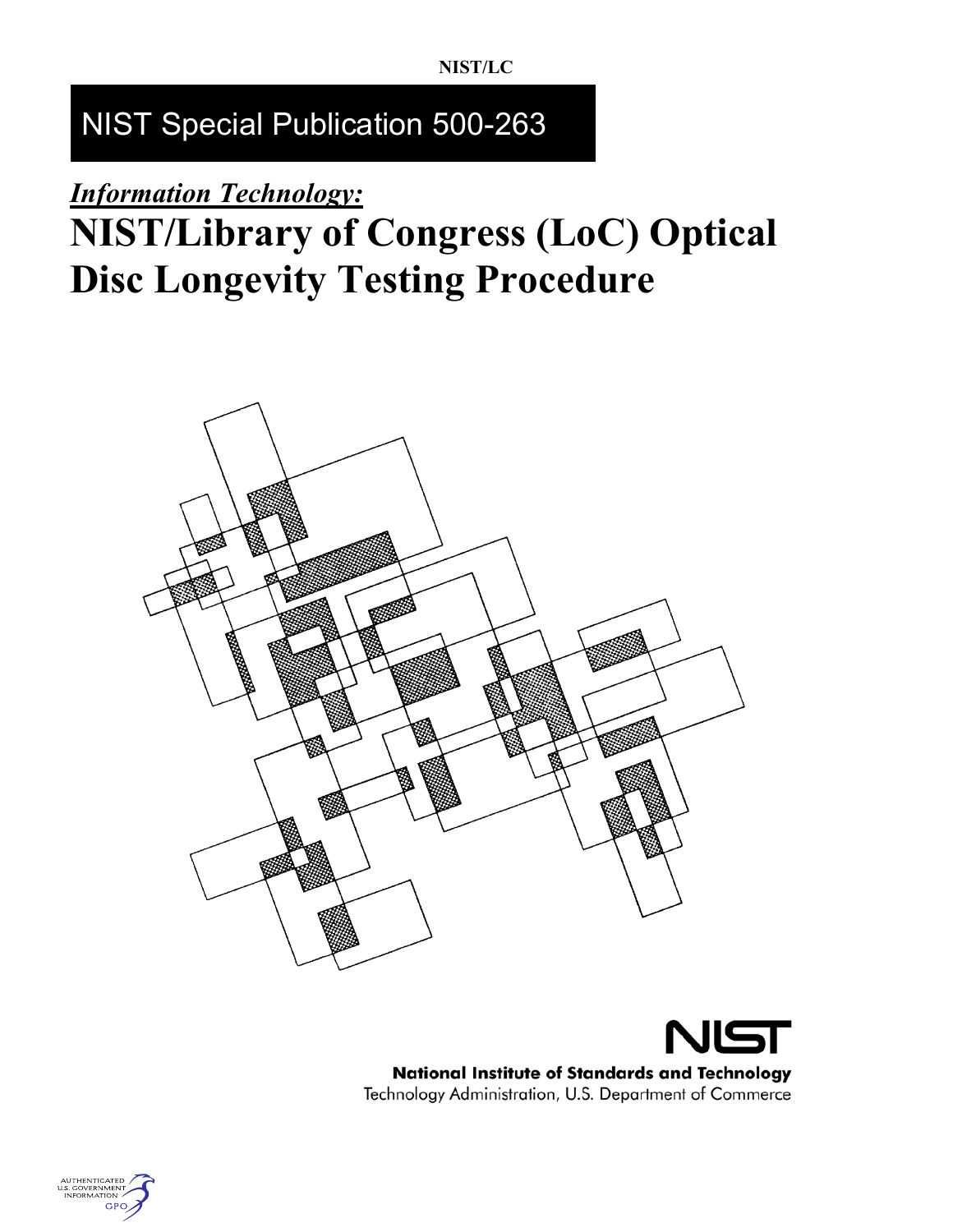## **NIST Special Publication 500-263**

# *Information Technology:* **NIST/Library of Congress (LoC) Optical Media Longevity Study**

*Information Access Division Information Technology Laboratory National Institute of Standards and Technology Gaithersburg, MD 20890-8950* 

November 2005



U.S. Department of Commerce *Carlos M. Gutierrez, Secretary* 

Technology Administration *Michelle O'Neill, Under Secretary of Commerce for Technology (Acting)* 

National Institute of Standards and Technology *William Jeffrey, Director*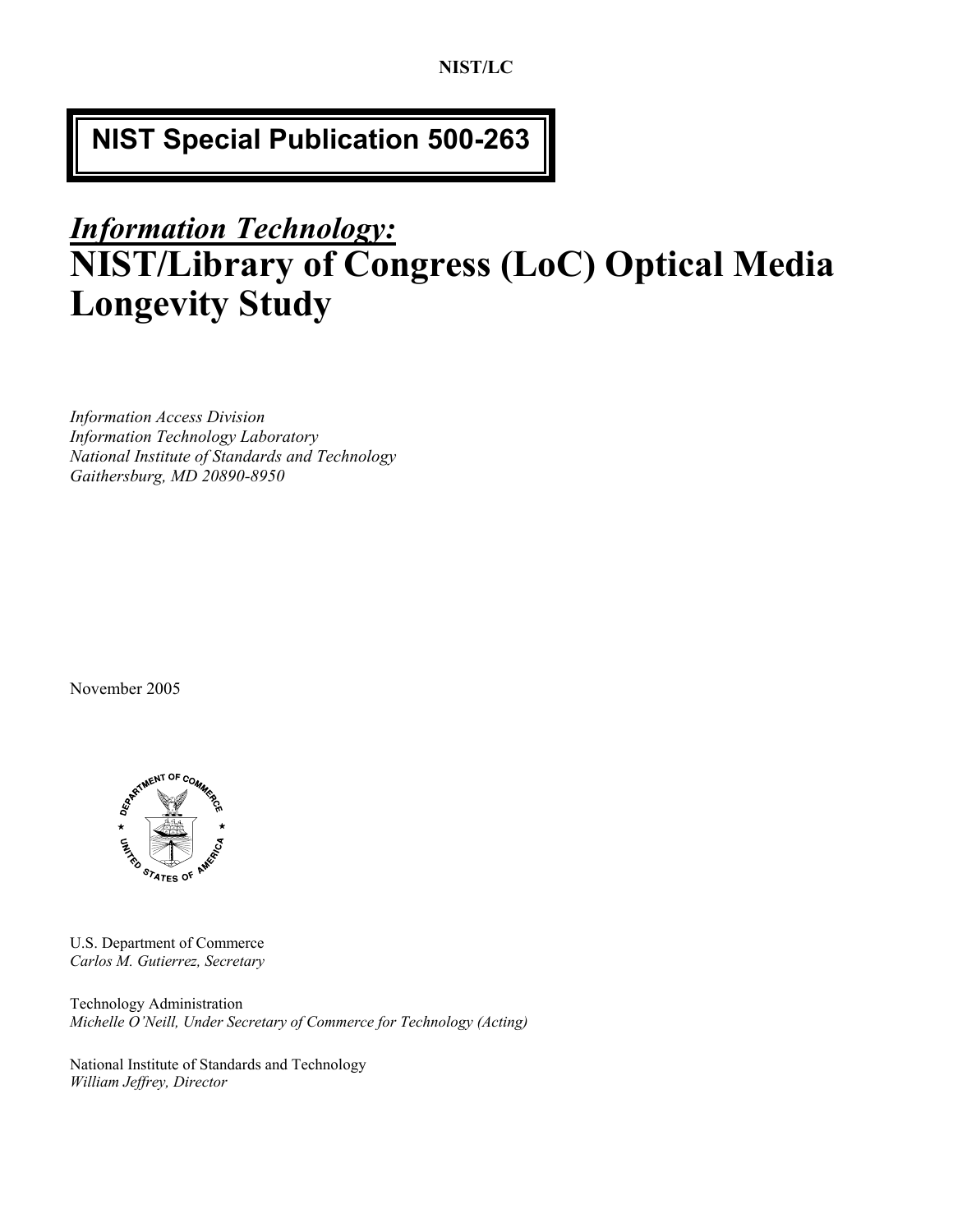#### **Reports on Information Technology**

 The Information Technology Laboratory (ITL) at the National Institute of Standards and Technology (NIST) stimulates U.S. economic growth and industrial competitiveness through technical leadership and collaborative research in critical infrastructure technology, including tests, test methods, reference data, and forward-looking standards, to advance the development and productive use of information technology. To overcome barriers to usability, scalability, interoperability, and security in information systems and networks, ITL programs focus on a broad range of networking, security, and advanced information technologies, as well as the mathematical, statistical, and computational sciences. This Special Publication 500-series reports on ITL's research in tests and test methods for information technology, and its collaborative activities with industry, government, and academic organizations.

Certain commercial entities, equipment, or materials may be identified in this document in order to describe an experimental procedure or concept adequately. Such identification is not intended to imply recommendation or endorsement by the National Institute of Standards and Technology, nor is it intended to imply that the entities, materials, or equipment are necessarily the best available for the purpose.

National Institute of Standards and Technology Special Publication 500-263 Natl. Inst. Stand. Technol. Spec. Publ. 500-263 23 pages (November 2005) CODEN: NSPUE2

U.S. GOVERNMENT PRINTING OFFICE WASHINGTON: 2003

For sale by the Superintendent of Documents, U.S. Government Printing Office Internet: bookstore.gpo.gov — Phone: (202) 512-1800 — Fax: (202) 512-2250 Mail: Stop SSOP, Washington, DC 20402-0001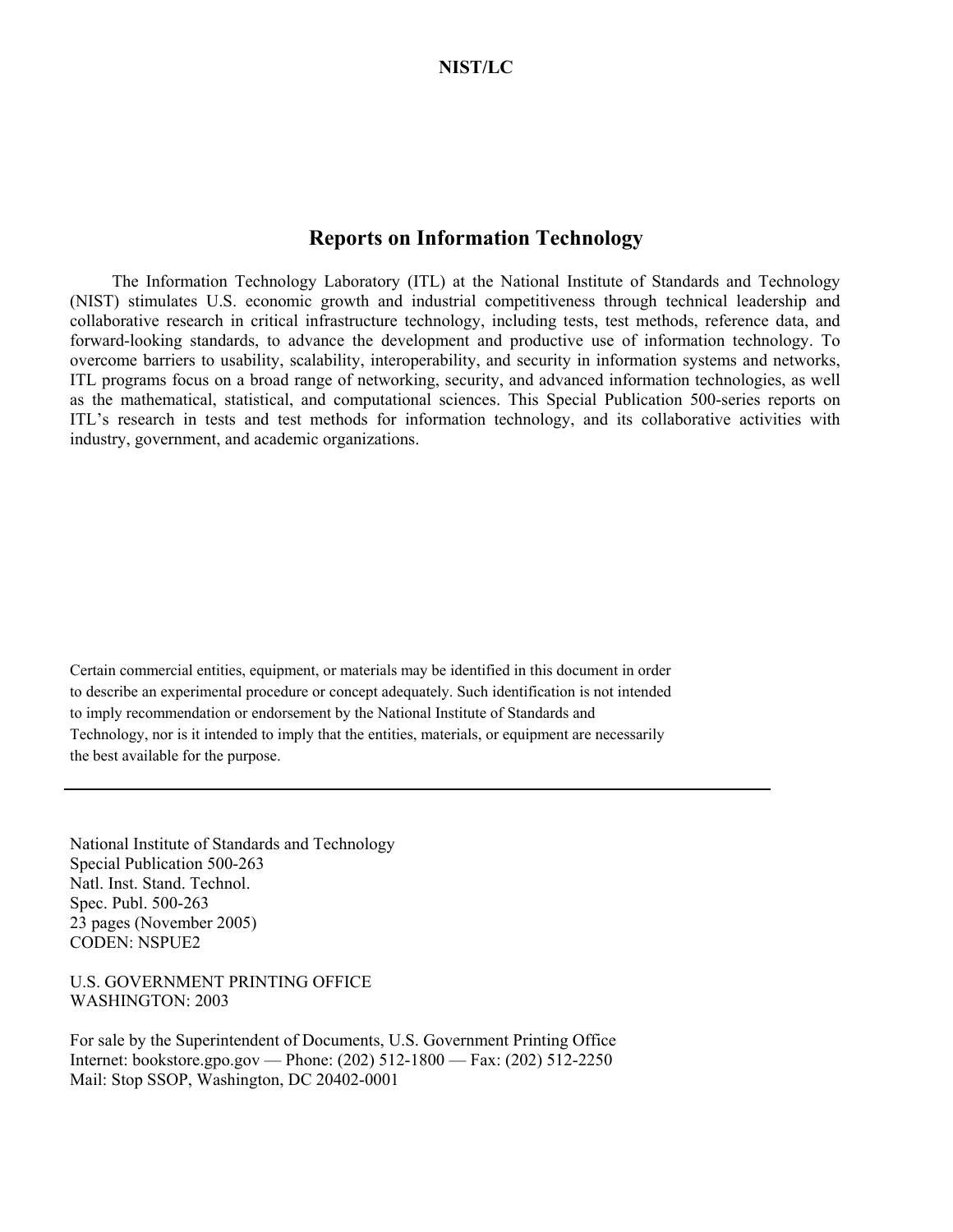#### **Preface**

The Information Access Division (IAD) of the Information Technology Laboratory (ITL) at the National Institute of Standards and Technology (NIST), in collaboration with the Preservation Research and Testing division at the Library Of Congress (LoC) has begun a collaboration to test the longevity of recordable optical media including DVD-R, DVD+R, DVD-RW, DVD+RW, CD-R. The details of this collaboration are presented in this report.

#### **About the Library of Congress**

The Library of Congress is the nation's oldest federal cultural institution and serves as the research arm of Congress. It is also the largest library in the world, with more than 130 million items on approximately 530 miles of bookshelves. The collections include more than 29 million books and other printed materials, 2.7 million recordings, 12 million photographs, 4.8 million maps, and 58 million manuscripts.

Preservation Research and Testing Division of the Library of Congress conducts scientific research to advance the preservation of the Library's collections by extending their useful life as long as possible. Besides traditional book and manuscript materials, these collections include a variety of other media, including photographs, motion picture film, magnetic tape, and digital optical media such as CDs and DVDs. This division is also responsible for establishing specifications, acceptable practices, and testing protocols for all materials used for the conservation and/or storage of the Library's permanent collections, as well as for specifying acceptable storage conditions, conservation practices and treatment processes that may have a direct or indirect impact on the longevity of the collections.

#### **About NIST**

Founded in 1901, NIST is a non-regulatory federal agency within the U.S. Commerce Department's Technology Administration. NIST's mission is to develop and promote measurement, standards, and technology to enhance productivity, facilitate trade, and improve the quality of life. NIST carries out its mission in four cooperative programs, the NIST Laboratories, conducting research that advances the nation's technology infrastructure and is needed by U.S. industry to continually improve products and services, the Baldrige National Quality Program, the Manufacturing Extension Partnership, and the Advanced Technology Program.

NIST has an operating budget of about \$858 million and operates in two locations: Gaithersburg, Md., (headquarters—234-hectare/578-acre campus) and Boulder, Colo., (84-hectare/208-acre campus). NIST employs about 3,000 scientists, engineers, technicians, and support and administrative personnel. About 1,800 NIST associates complement the staff. In addition, NIST partners with 1,400 manufacturing specialists and staff at affiliated centers around the country.

#### **The NIST/LoC Project Team:**

Jian Zheng (NIST (contractor), Lead Scientist), Oliver Slattery, Fred Byers, Arthur Klepchukov, Anna Nhan (NIST), Chandru Shahani, Michele Youket, Elmer Eusman (LoC).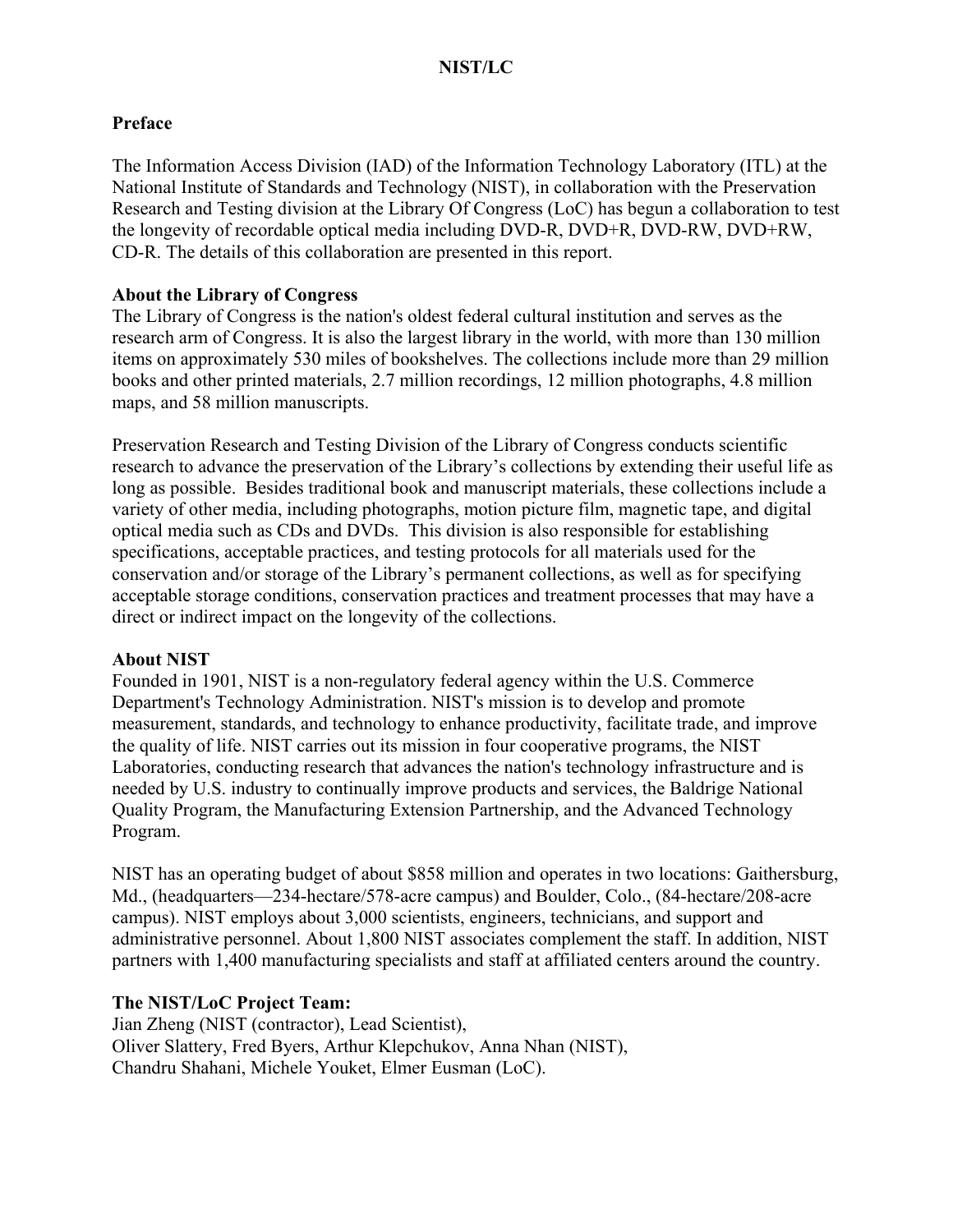## **Acknowledgements:**

The authors would like to thank members of NISTs Information Access Division (IAD) and the LoCs Preservation Research and Testing Division (PRTD) who supported, helped with or participated in this project.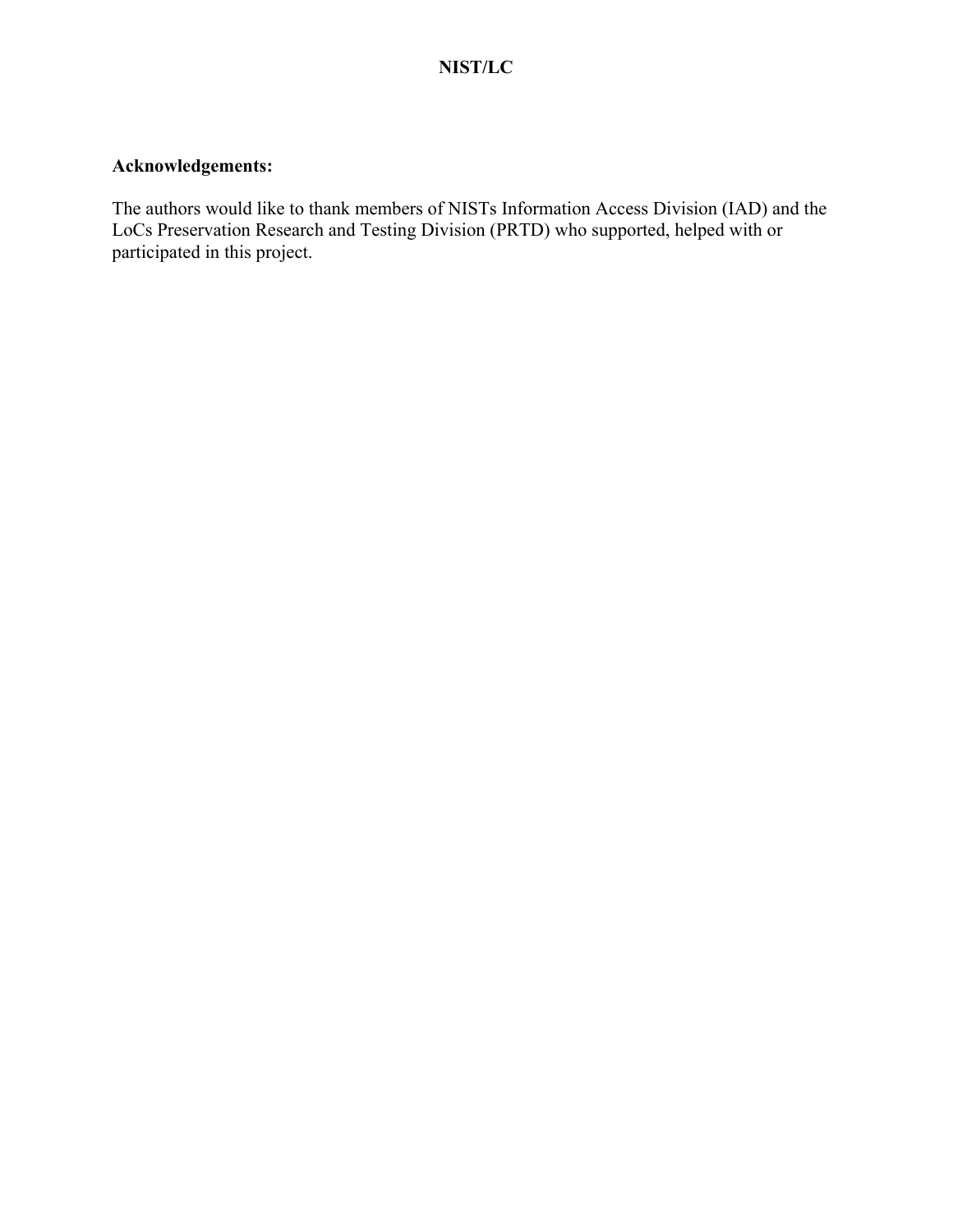#### **1 Introduction**

The preservation of digital information has become a critical issue for many organizations, not least the libraries and archives of the US Government. According to the National Digital Information Infrastructure and Preservation Program (NDIIPP), which is administered by the LoC, information is being produced in greater quantities and with greater frequency than at any time in history. Furthermore, according to the NDDIIP, electronic media, especially the Internet, make it possible for almost anyone to become a "publisher." The program asks how will society preserve this information and make it available to future generations? Optical media has become the medium of choice for digital storage in many government agencies as well as many organizations within the private sector

In June 2004, the Information Access Division of the National Institute of Standards and Technology (NIST) and the Preservation Directorate at the Library of Congress (LoC) agreed to perform a detailed investigation of the longevity of recordable Compact Disc (CD) and Digital Versatile Disc (DVD) media. This report outlines the procedural details of that investigation for estimating the life expectancy of information stored in CD-R, DVD-R and DVD+R, as well as DVD-RW and DVD+RW discs. The test procedure uses accelerated aging techniques and statistical analysis to estimate the life expectancy (LE) of current recordable DVD and CD media. This report also includes details of a 'shelf-life' test of recordable CD and DVD media, where blank media are aged artificially and their recording properties examined as the media is aged.

Only the effects of temperature and relative humidity on the media are considered. The standardized life expectancy estimated using this model is defined for discs maintained at 25 ºC and 50 % RH, but can be applied to give an estimate of the life expectancy at any moderate storage conditions. Discs exposed to more severe conditions of temperature and humidity are expected to experience a shorter life. The test plan does not attempt to model degradation due to exposure to light, corrosive gases, contaminants, or mishandling, nor does it account for variations in the playback subsystem. Furthermore, the compatibility of the recorder and the media will have a critical effect on the LE of media, including very stable media since error rates immediately after recording will impact the time before failure. For this study, great care was taken to ensure compatibility between the recorder and the media, thus ensuring low initial error rates.

The ISO standard, ISO 18927:2002 (Imaging materials – Recordable compact disc system -- Method for estimating the life expectancy based on the effects of temperature and relative humidity, first edition)**,** was used as a basis for the aging of the media and the analysis of data in this study, and thus some of the content of this paper will be familiar to those familiar with the ISO 18927:2002 standard. However, significant adaptations were required to ensure that suitable error rates and data points were obtained for recordable media. Initial testing, carried out in 2004 and 2005, indicated that the stress conditions and durations described in ISO 18927:2002 (minimum of 500 hours per aging cycle at increased temperature and humidity conditions) may be too harsh, with the result that very high error rates were obtained after just one aging period. An approach whereby the incubation length for each aging cycle could be altered, depending on the error trends, was adopted.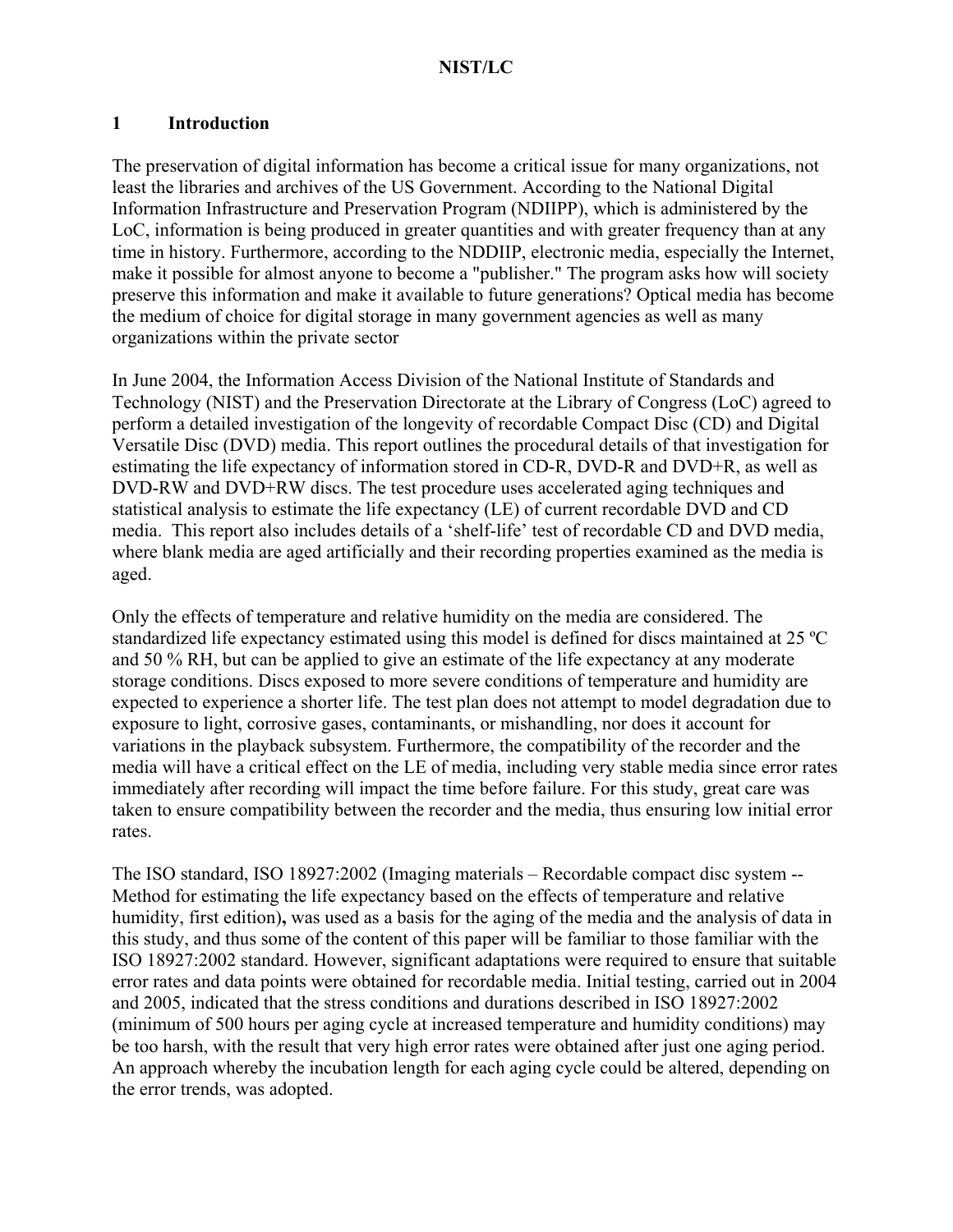The joint NIST/LoC optical media longevity test plan started in 2004 and it is expected that this investigation will be completed in 2006, after which results and analysis will be disseminated in a suitable publication, within the guidelines and legal restrictions agreed by NIST and the LoC.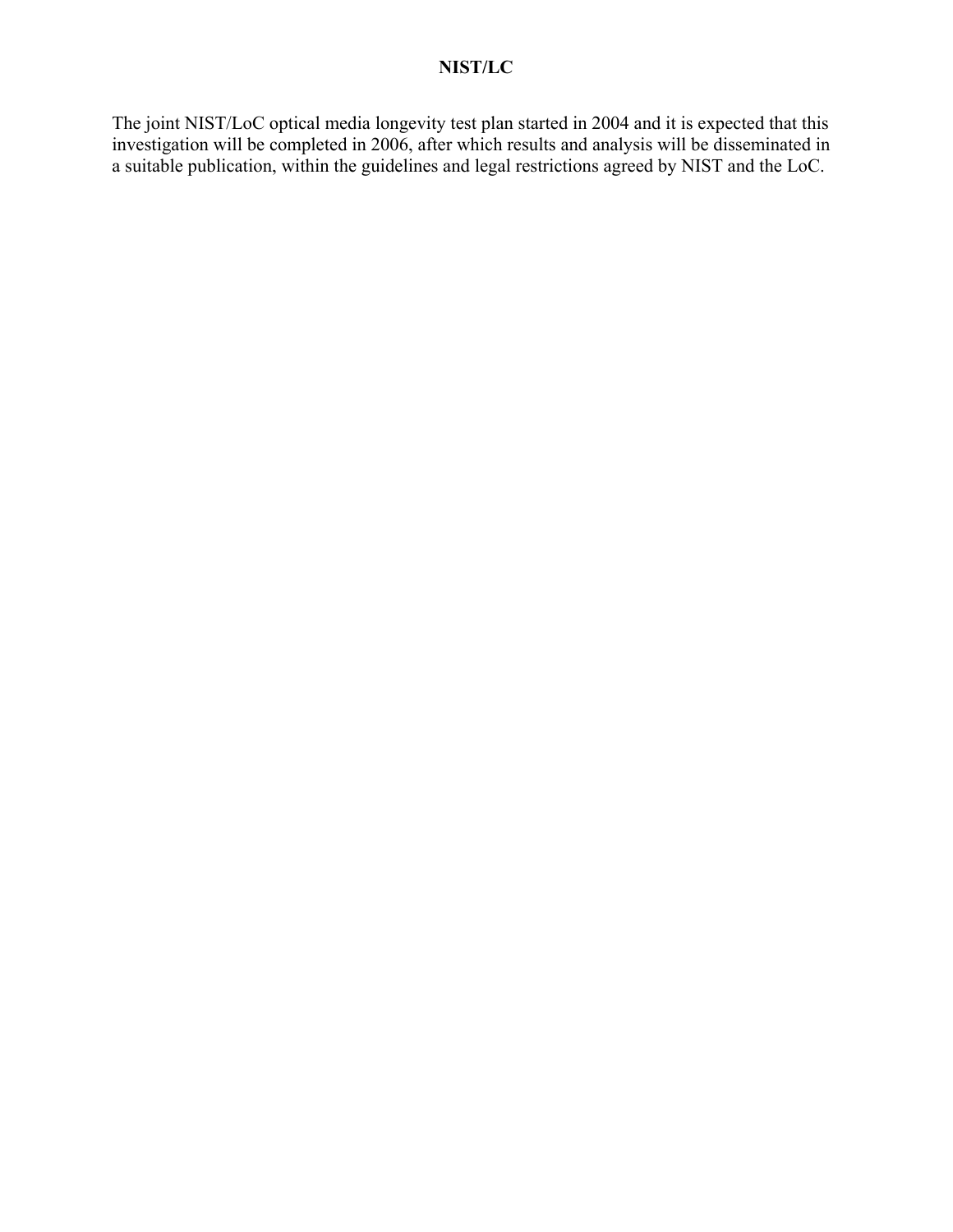#### **2 Technical Background**

Recordable optical disc media contains an organic dye layer whose transparency can be altered either to absorb the energy from a laser beam or to allow the beam to pass through to a reflective layer behind the dye [1,2,3]. The nature of this organic dye is such that when the internal energies of its molecules reach a particular threshold, an irreversible chemical reaction occurs, and the dye layer loses its transparency. This property allows a high-energy beam to 'write' data by burning 'pits', in the form of dark marks, to the disc during recording. A low powered laser reads the data by either passing through the transparent dye layer (without causing any molecular change) to the reflective layer or by being absorbed by the nontransparent marks in the dye.

Due to the organic nature of the dye, degradation and breakdown of the transparent portion of dye layer will occur over a long period of time as a natural process. This process, which has its roots in chemical kinetics, can take several years in normal environment conditions [4]. Higher temperatures and humidity will accelerate this process by increasing the thermal and kinetic energies of the dye molecules.

The effect of these processes can be modeled using various techniques including the Eyring model, which has a theoretical basis in chemistry and quantum mechanics and can be used to model acceleration when many stresses are involved. For this study, the Eyring equation will be used to model the effect of two stresses, temperature and relative humidity, on the rate of a reaction or degradation, which can be related to the time-to-failure of the optical disc.

The Eyring model has found broad application and shall be the model for estimating life expectancies of Recordable DVD systems. The equation

$$
t_{50} = A T^a e^{\Delta H / kT} e^{(B+C/T)RH}
$$

where

 $t_{50}$  is the time to 50 % media failure; *A* is the pre-exponential time constant;  $T^a$  is the pre-exponential temperature factor; ∆*H* is the activation energy per molecule; *k* is Boltzmann's constant  $(1,38 \times 10^{-23} \text{ J/K})$ ; *T* is the temperature, K; *B*, *C* is the RH exponential constants; RH is the relative humidity, %;

was derived from the laws of thermodynamics and, in this form, can readily be seen to handle easily the two critical stresses of temperature and RH. For the temperature range used in this test, it is common practice to set *a* and *C* to zero [5].

The Eyring model equation then reduces to

$$
t_{50} = Ae^{\Delta H/kT}e^{(B)RH}
$$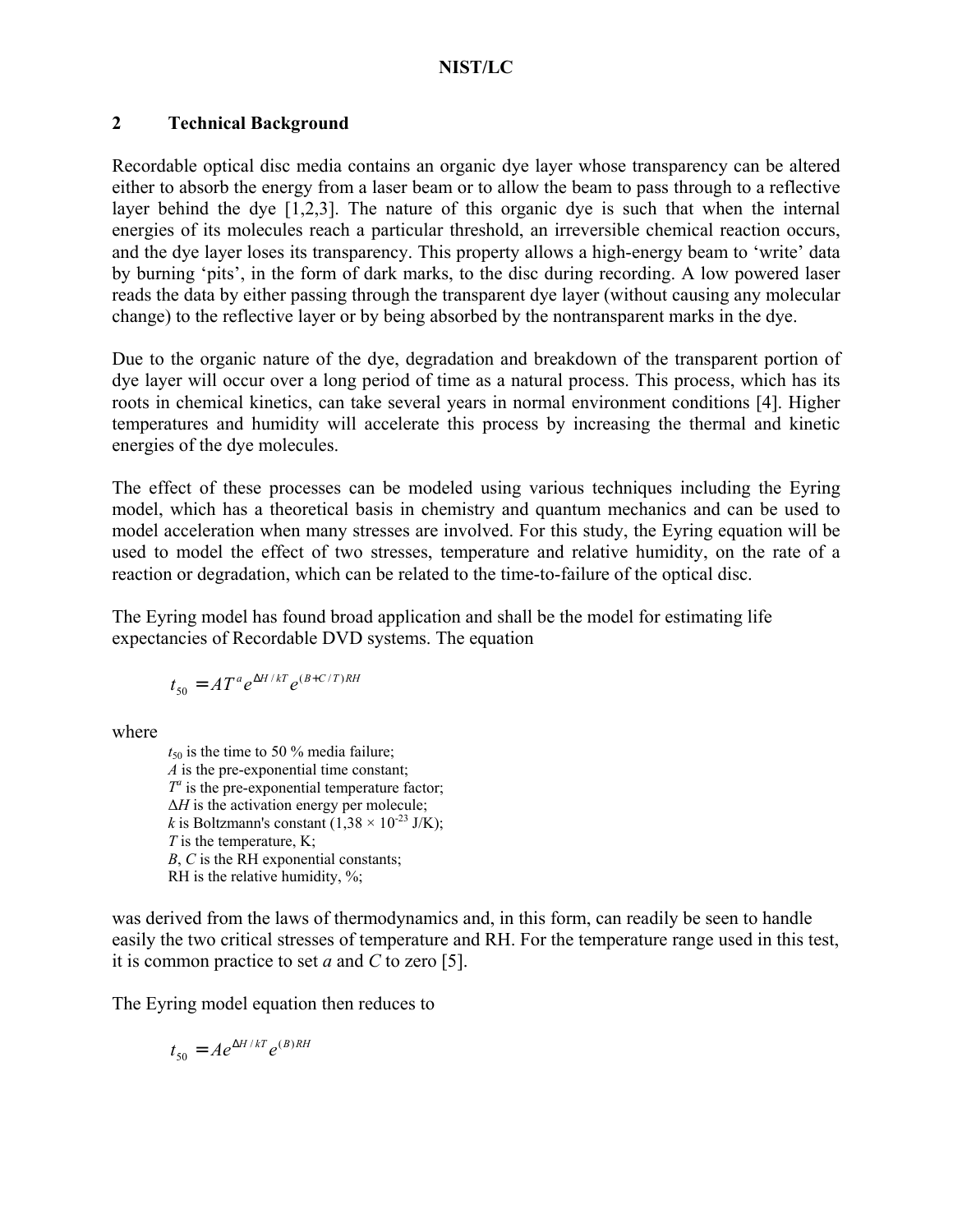## **3 Definitions**

## **DVD-R:**

Stands for Digital Versatile Disc – Recordable. A format of DVD which uses dye sublimation recording technology, and conforms with ISO/IEC DIS 23912:2005 *Information technology - 80 mm (1.46 Gbytes per side) and 120 mm (4.70 Gbytes per side) DVD Recordable Disk (DVD-R).* On DVD-R, data can be written to once and read many times.

## **DVD+R:**

Stands for Digital Versatile Disc + Recordable. A format of a recordable DVD which uses dye sublimation recording technology, and conforms with ISO/IEC 17344:2005: *Information technology -- Data interchange on 120 mm and 80 mm Optical Disk using +R format -- Capacity: 4.7 and 1.46 Gbytes per side.* On DVD+R, data can be written to once and read many times.

## **DVD-RW:**

Stands for DVD-ReWritable. A format of a re-writable DVD disc, which uses phase change recording technology, and conforms with ISO/IEC 17342:2004: *Information technology -- 80 mm (1.46 Gbytes per side) and 120 mm (4.70 Gbytes per side) DVD re-recordable disk (DVD-RW*). On DVD-RW, data can be written to several hundred times and read many times.

## **DVD+RW:**

Stands for DVD+ReWritable. A format of a re-writable DVD disc, which uses phase change recording technology, and conforms with ISO/IEC 17341:2005: *Information technology -- Data interchange on 120 mm and 80 mm optical disk using +RW format -- Capacity: 4.70 Gbytes and 1.46 Gbytes per side.* On DVD+RW, data can be written to several hundred times and read many times.

## **CD-R:**

Stands for Compact Disc – Recordable. An extension of the CD format allowing data to be recorded once on a disc by using dye sublimation technology. Defined by part II of the Orange Book standard. Orange Book is the set of specifications created by Philips and Sony to define the optical signal characteristics, physical arrangement, writing methods and testing conditions for CD-R (Orange Book Part II) and CD-RW (Orange Book Part III) discs.

## **Specimen:**

An individual disc as used in this aging study.

## **Group:**

A collection of specimens that are aged under the same accelerated aging condition.

## **Stress:**

A condition of elevated temperature and relative humidity used to accelerate the aging process for optical media in this study.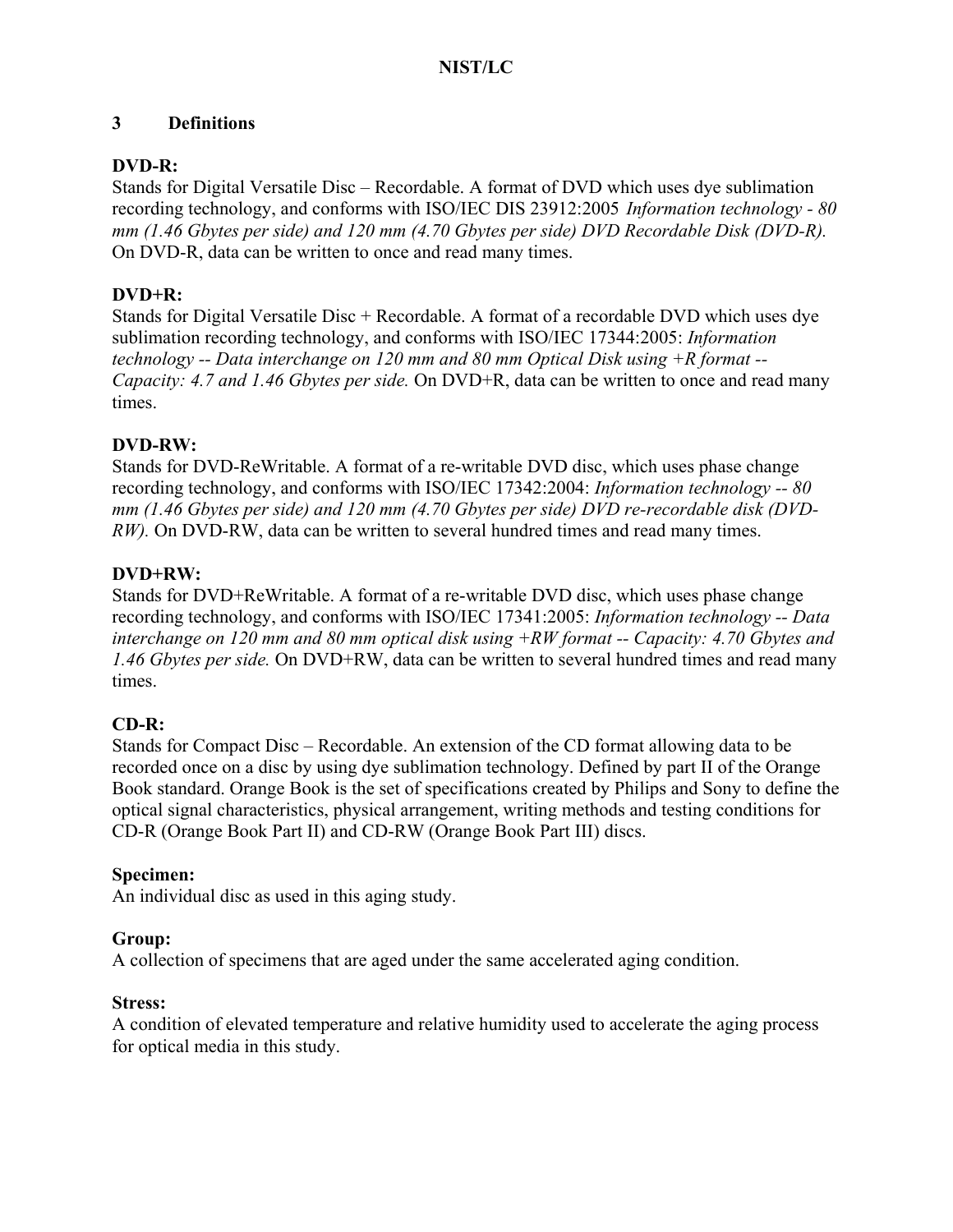## **ECC:**

Stands for Error Correction Code, additional information added to data to allow errors to be detected and possibly corrected.

### **BLER:**

Stands for BLock Error Rate, a measure of the average number of raw channel errors when reading or writing CD type media. BLER is a measure of the number of data blocks per second that contain detectable errors at the input of the C1 decoder.

### **E32:**

Stands for Error 32. In a CD system, there are two stages or levels of error correction codec. Each stage of the codec can correct two bad symbols in a block. The first number in an "E" error always references the number of errors and the second number always references the codec level. For example, the error type E11 means one bad symbol was corrected in the first stage (C1) or level 1; E21 means two bad symbols were corrected in the C1 stage; E31 means that there were three or more bad symbols at the C1 stage. This block is uncorrectable at the C1 stage, and is passed to the C2 stage. E12 means one bad symbol was corrected in the C2 stage and E22 means two bad symbols were corrected in the C2 stage. E32 means that there were three or more bad symbols in one block at the C2 stage. This error is not correctable.

#### **PI and PO:**

Stands for Parity Inner and Parity Outer. Reed-Solomon Product Code (RS-PC) is a method of error correction employing a number (usually two) of groups of Reed-Solomon parity bytes computed from rows, columns, or diagonals of a rectangular data array. DVD uses two-group method of RS-PC for error correction. The redundant codes of rows and columns are called Parity of the Inner code (PI) and of the Outer code (PO) respectively. DVD discs correct small read errors using PI, that operates on rows, and corrects large read errors using PO, that operates on columns of the data array.

#### **PIE:**

Stands for Parity Inner Error. The number of error corrections made on incoming rows of data in the first pass of the decoder using the inner parity correction code. A row of an ECC Block that has at least 1 byte in error constitutes a PI error. PIE is measured over 8 ECC blocks. In any 8 consecutive ECC Blocks the total number of PI errors before correction shall not exceed 280, also called as PI Sum 8.

#### **POE:**

Stands for Parity Outer Errors. Parity outer fails. The decoder was unable to correct the data using the outer parity codes. It is measured over 1 ECC block.

#### **Incubation Cycle:**

A complete single incubation cycle includes the initial ramping to stress conditions, the maintenance at that stress condition and ramping back to ambient conditions. This is described in section 4 of this paper.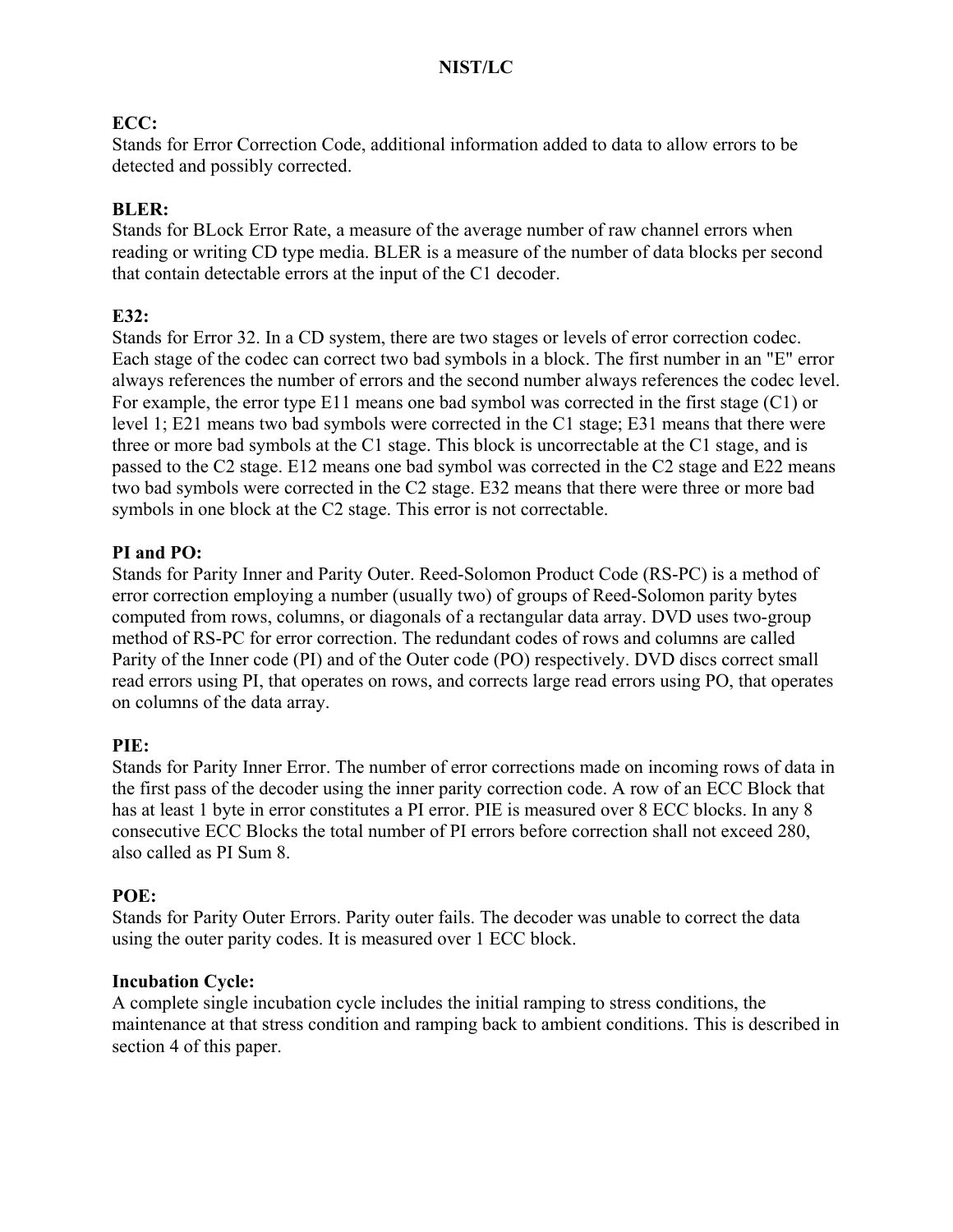#### **Life expectancy:**

The length of time (usually measured in years), up to which, a disc is expected to provide access to data stored on it with no uncorrectable errors. For this study, and in general for optical media, it is the length of time before the level of correctable errors is such that the onset of uncorrectable errors is imminent. For CD type media, this means the length of time before BLER reaches 220 and for DVD type media, this means the length of time before PIE reaches 280.

### **Shelf life:**

The length of time, up to which, a blank disc is expected to be suitable for recording.

## **EOL:**

Stands for End of Life. The state of the disc when the level of correctable errors is such that the onset of uncorrectable errors is imminent. For CD type media, this means when BLER reaches 220 and for DVD type media, this means when PIE reaches 280. Also may be used to describe the point at which uncorrectable errors actually occur.

#### **Time to failure:**

From the point of view of this study, the time to failure is the time taken, in hours, for a specimen to reach the EOL.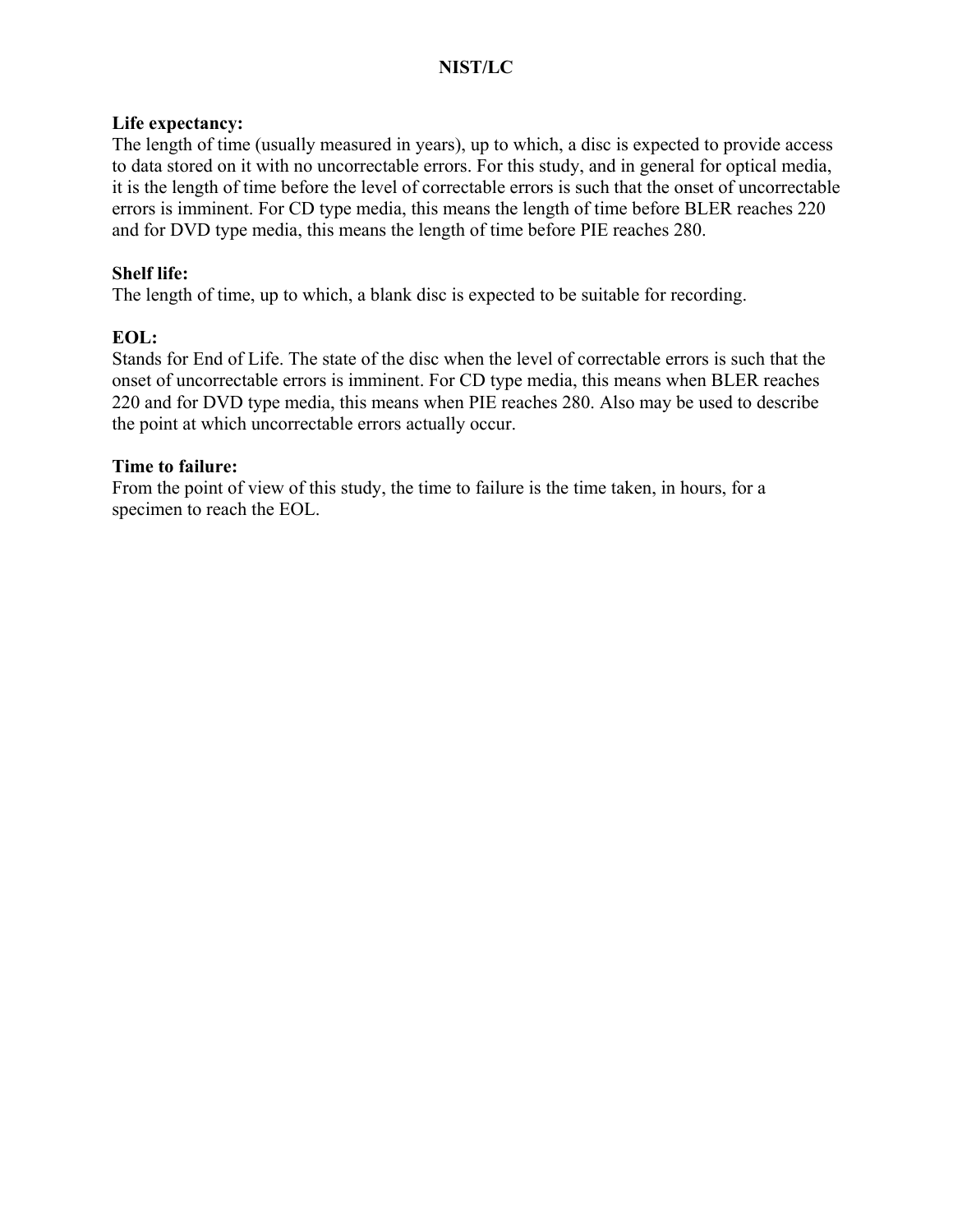## **4 Procedure**

## **4.1 Procedural overview:**

A sampling of one hundred recorded discs is divided into six groups (Table 2). Each group of discs is exposed to one of six stresses, which are combinations of temperature and relative humidity as described in section 4.3. After each period of incubation, each disc shall have its BLER (in the case of CD type media) or inner parity (PI) errors (in the case of DVD type media) measured (Fig. 1). Data collected at each test point for each individual disc will be used to determine a time to failure (usually measured in hours) for that disc. The times to failure for discs at each stress are fitted to a log-normal distribution to determine a mean time to failure for that stress. The resulting six mean times to failure are regressed against temperature and relative humidity according to an Eyring acceleration model. This model is then used to estimate the distribution of lifetimes at a preferred usage condition.



Fig. 1: Example of a testing and incubation timeline for the six stress conditions.

## **4.2 Test method:**

The process of accelerated aging requires that discs in each stress condition be ramped from ambient conditions to that stress condition in an environmental chamber, maintained at that stress condition for a particular period of time and then ramped back to ambient conditions. This incubation cycle will occur a minimum of four times and possibly more during the course of testing. The ramp duration and conditions must be chosen to allow sufficient equilibration of absorbed moisture within the substrate. Large departures from equilibrium conditions can result in the formation of liquid water droplets inside the substrate or at its interface with the recording layer. Gradients in the water concentration through the thickness of the substrate must also be limited. These gradients drive expansion gradients, which can cause significant disc curvature.

In order to minimize the effects of moisture concentration gradients in large chambers, the ramp profile outlined in Table 1[6] is used. The ramp durations specified ensure minimal stress in the specimens. A complete incubation cycle, including the ramp and aging stages, are portrayed graphically for one of the stress conditions in Fig. 2.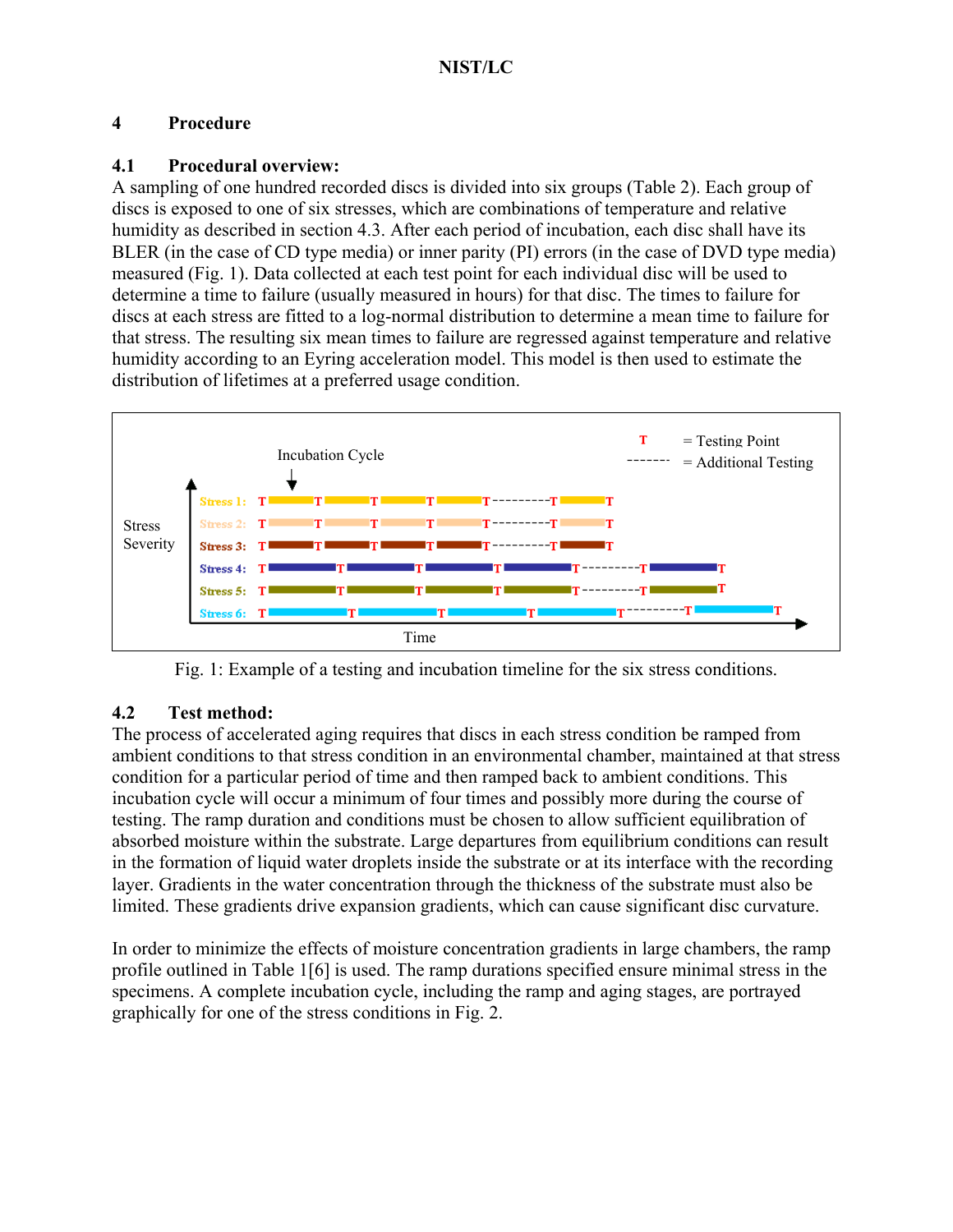| Process step  | Temperature (°C)    | $RH$ (% RH)          | Duration (hours) |
|---------------|---------------------|----------------------|------------------|
| start         | at $T_{\rm amb}$    | at $RHamb$           |                  |
| $T$ , RH ramp | to $T_{\text{inc}}$ | to $RH_{int}$        | $1.5 \pm 0.5$    |
| RH ramp       | at $T_{\text{inc}}$ | to $RH_{inc}$        | $1.5 \pm 0.5$    |
| incubation    | at $T_{\text{inc}}$ | at $RH_{inc}$        | see Table 2      |
| RH ramp       | at $T_{\text{inc}}$ | to $RH_{int}$        | $1.5 \pm 0.5$    |
| equilibration | at $T_{\text{inc}}$ | at $RH_{int}$        | see Table 2      |
| $T$ , RH ramp | to $T_{\rm amb}$    | to $RHamb$           | $1.5 \pm 0.5$    |
| end           | at $T_{\rm amb}$    | at RH <sub>amb</sub> |                  |

**Table 1 — Temperature and RH ramp profile**<sup>1</sup>



Fig. 2: Graphically portrays one incubation cycle at 80 ºC and 85 % RH.

A system independent of the chamber control system shall be used to monitor the temperature and the relative humidity conditions in the test chamber during the stress test for independent verification of every chamber conditions.

## **4.3 Test conditions:**

 The stress conditions used in this study are shown in Fig. 3. They include the five stress conditions specified in the ISO 18927:2002 standard, with an additional stress at 70 °C and 70 % RH. Table 2 specifies the temperatures, the relative humidity (RH), the initial incubation cycle durations, the minimum number of incubation cycles and the sample distributions for each stress condition. If necessary, more incubation cycles may be added or the duration of the incubation may be increased to determine the time to failure of the media at any specific stress. A separate group of specimens is used for each stress condition. This procedure constitutes a constant-stress test plan. All temperature stress points have an allowed range  $\pm 2$  °C and all relative humidity stress points have an allowed range of  $\pm$ 3 %RH.

 $\overline{a}$  $1 T_{amb}$  and RH<sub>amb</sub> are room ambient temperature and RH,  $T_{inc}$  and RH<sub>inc</sub> are the stress incubation temperature and RH, RH<sub>int</sub> is the intermediate RH that, at *T*<sub>inc</sub>, supports the same equilibrium moisture sorption in polycarbonate as that supported at  $T_{\text{amb}}$  and  $\text{RH}_{\text{amb}}$  (see Table 2).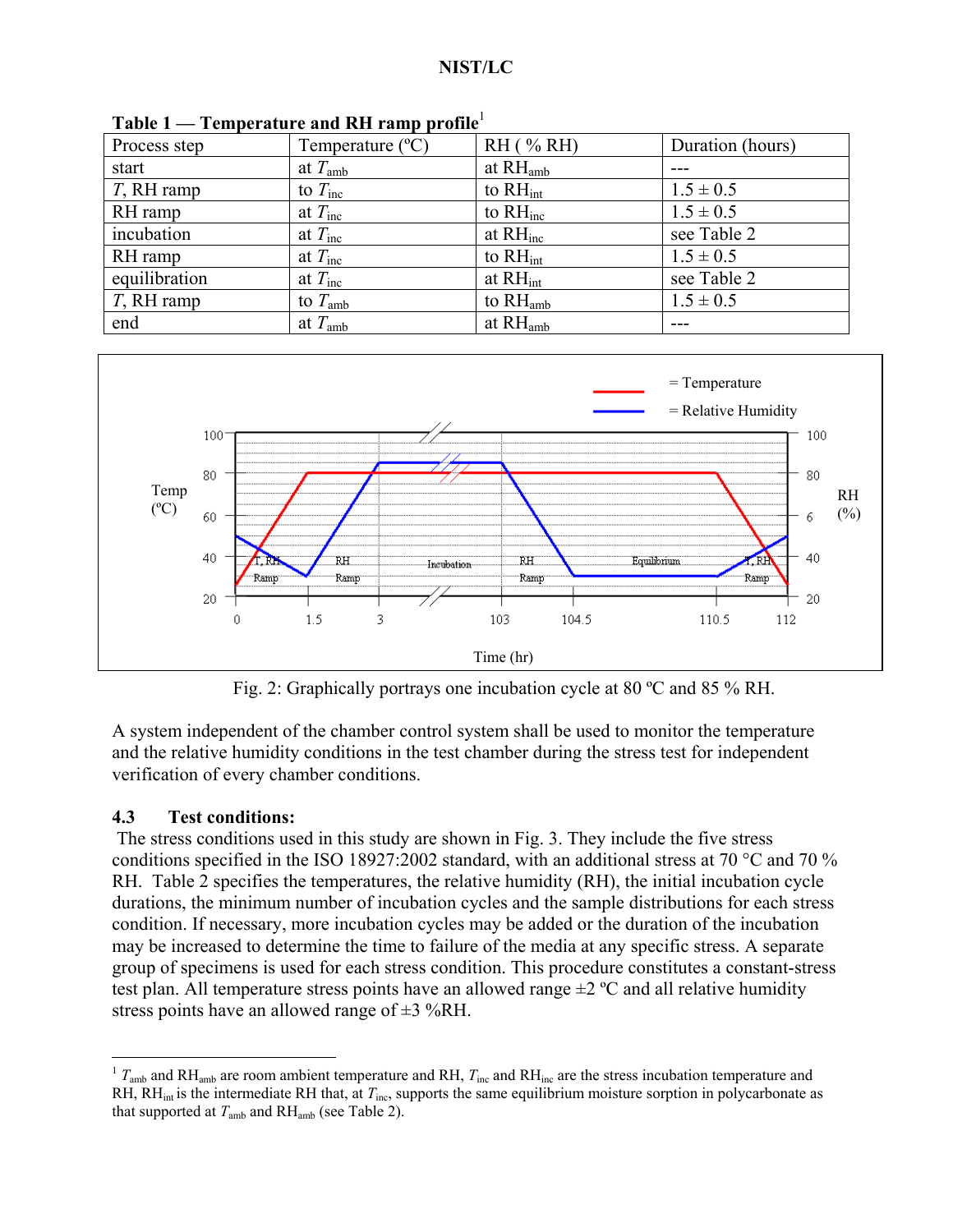

Fig. 3: Stress conditions of acceleration aging.

| Table 2 - Summary of stress conditions |  |
|----------------------------------------|--|
|----------------------------------------|--|

| Group  | Number of | Test stress           | Initial incubation | Minimum $#$ | Intermediate  | Equilibration |
|--------|-----------|-----------------------|--------------------|-------------|---------------|---------------|
| number | specimens | $(T_{inc}, RH_{inc})$ | cycle duration     | of cycles   | $RH(H_{int})$ | duration      |
|        | 10        | 80 °C, 85 %           | 100h               |             | $31\%$        | 6 h           |
|        | 10        | 80 °C, 70 %           | 100h               |             | $31\%$        | 5 h           |
|        | 15        | 80 °C, 55 %           | 100 <sub>h</sub>   |             | $31\%$        | 4 h           |
|        | 15        | $70 °C$ , 85 %        | 150h               |             | 33 %          | 8 h           |
|        | 20        | 70 °C, 70 %           | 150h               |             | $35\%$        | 7 h           |
|        | 30        | 60 °C, 85 %           | 200 h              |             | 36 %          | 11 h          |

The intermediate RH (RH<sub>int</sub>) in Table 2 is calculated assuming a 25 °C and 50 % RH ambient. If the ambient conditions are different, the intermediate RH to be used is calculated using the equation:

 $RH_{int} = (0.24 + 0.0037 T_{amb})/(0.24 + 0.0037 T_{inc}) * (RH_{amb})$ 

where

 $T_{amb}$  is the ambient temperature in units of  $^{\circ}C$ ;  $T_{\text{inc}}$  is the incubation temperature in units of <sup>o</sup>C; RHamb is the ambient RH.

The stress conditions tabulated in Table 2 offer a sufficient combination of temperature and RH to satisfy the mathematical requirements of the Eyring model to demonstrate linearity of either natural logarithm (ln) of the max BLER (ln(max BLER)) versus time in the case of CD type media, or ln(max PI errors) versus time in the case of DVD type media, and produce a satisfactory confidence level to make the desired conclusions.

#### **4.4 Test specimens:**

Test specimens shall be nominally identical with regard to substrate groove structure, layer structure, coating composition, recording capacity, and age prior to test initiation. Media should be chosen from different lots and production lines in order to be representative of normal process variations. All discs shall be maintained within the manufacturer's shipping and at ambient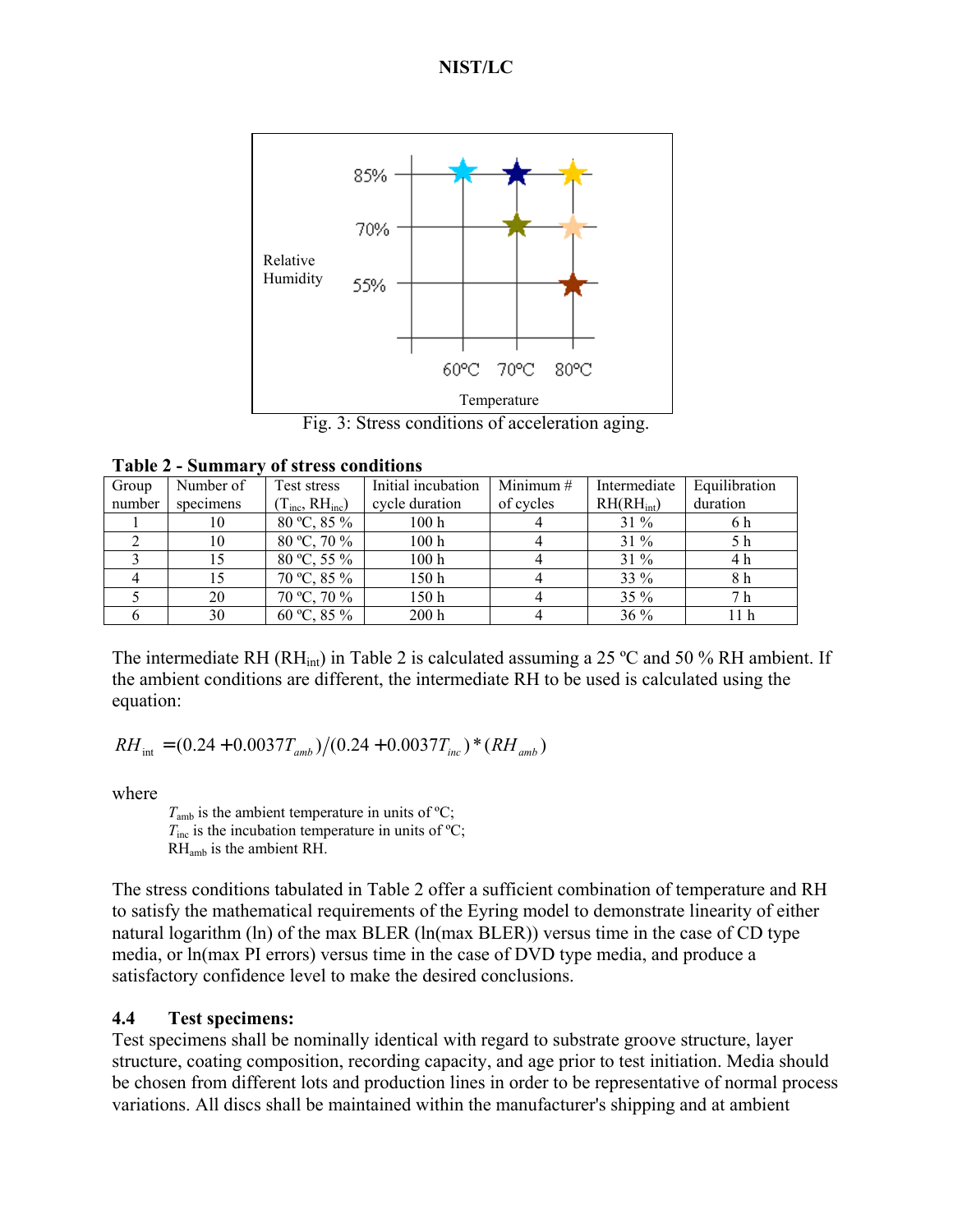storage conditions prior to recording. Table 3 and Table 4 describe the recordable CD and DVD media chosen as test specimens for this study.

Each Brand discs will be recorded disc-at-once with a single session recording. In other words, the disc shall be recorded such that the entire disc is written to in one pass without turning off the laser. Any CD type disc that, after recording, meets the Yellow Book (Philips-Sony Compact Disc Read Only Memory System Description) specification (also described in the ISO/IEC 10149 or EMCA-130 standards) can be included in the remainder of this study. Likewise, any DVD type media that, after recording, satisfies the DVD specification (described in ISO/IEC 16448:2002 or ECMA-267, third edition, April 2001 standards) can be included in the remainder of this study. Any specimen that exhibited unusual error rates immediately after recording is not included, and care must be taken to ensure that initial error rates were consistent through out the full diameter of the test specimen.

## **4.4.1 For CD-R discs:**

Since the emergence of CD-R technology, a number of different dye types have been used as the recording layer, including Cyanine, Phthalocyanine, and Metallized Azo, or their hybrids [7]. However, due to current conditions in the dye market, a single dye type has become the most popular in CD-R media and is based on the Phthalocyanine dye. Several popular brands were tested in this study as shown in Table 3 below. Due to limitations with the CD analyzer, it is not possible to include CD-RW type media in this study. See appendix I for more detailed information on these media.

| 1 UNIV V          | Ср и шени шенией ш ппэ эпин |                   |                   |  |  |  |
|-------------------|-----------------------------|-------------------|-------------------|--|--|--|
| Product           | Type                        | Bar code          | Manufacturer name |  |  |  |
| Brand             |                             |                   |                   |  |  |  |
| <b>NOT FOR</b>    | CD-R                        | <b>NOT FOR</b>    | <b>NOT FOR</b>    |  |  |  |
| <b>PUBLIC</b>     | CD-R                        | <b>PUBLIC</b>     | <b>PUBLIC</b>     |  |  |  |
| <b>DISCLOSURE</b> | CD-R                        | <b>DISCLOSURE</b> | <b>DISCLOSURE</b> |  |  |  |
|                   | CD-R                        |                   |                   |  |  |  |
| <b>NOT FOR</b>    | CD-R                        | <b>NOT FOR</b>    | <b>NOT FOR</b>    |  |  |  |
| <b>PUBLIC</b>     | CD-R                        | <b>PUBLIC</b>     | <b>PUBLIC</b>     |  |  |  |
| <b>DISCLOSURE</b> | CD-R                        | <b>DISCLOSURE</b> | <b>DISCLOSURE</b> |  |  |  |
|                   |                             |                   |                   |  |  |  |

| Table 3 — CD-R media included in this study <sup>2</sup> |  |  |  |  |  |  |  |
|----------------------------------------------------------|--|--|--|--|--|--|--|
|----------------------------------------------------------|--|--|--|--|--|--|--|

## **4.4.2 For recordable and rewritable DVD discs:**

There are several different types of recordable DVD available, including DVD-R for general, DVD-R for Authoring, DVD+R, DVD-RW, DVD+RW, DVD-RAM and more recently dual layer DVD. Not all types are compatible with each other but could potentially be used in archival applications. In this study, we will examine DVD-R for general, DVD-RW, DVD+R and DVD+RW. Table 4 shows the media included in this study with more details in Appendix 1.

| таріс т           | $D \vee D$ invaid inviducu in this stuur |                   |                   |  |  |  |  |  |
|-------------------|------------------------------------------|-------------------|-------------------|--|--|--|--|--|
| Product           | l ype                                    | Bar code          | Manufacturer name |  |  |  |  |  |
| <b>Brand</b>      |                                          |                   |                   |  |  |  |  |  |
| <b>NOT FOR</b>    | DVD-R                                    | <b>NOT FOR</b>    | <b>NOT FOR</b>    |  |  |  |  |  |
| <b>PUBLIC</b>     | DVD-R                                    | <b>PUBLIC</b>     | <b>PUBLIC</b>     |  |  |  |  |  |
| <b>DISCLOSURE</b> | DVD-R                                    | <b>DISCLOSURE</b> | <b>DISCLOSURE</b> |  |  |  |  |  |

**Table 4 — DVD media included in this study**

 $\overline{a}$  $2^2$  CD analyzers used in this study are not capable of testing CD-RW type media.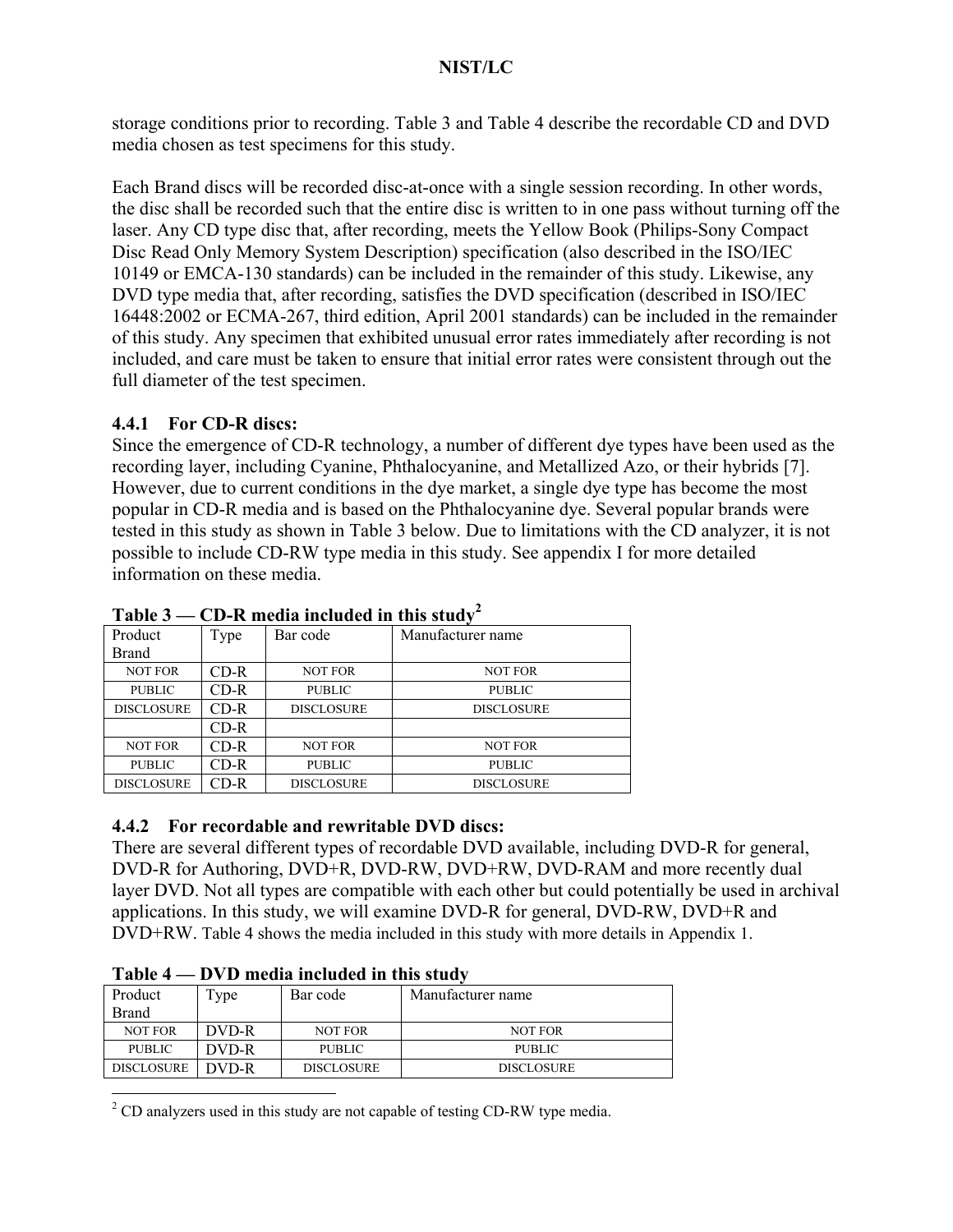|                   | DVD-R         |                   |                   |
|-------------------|---------------|-------------------|-------------------|
| <b>NOT FOR</b>    | DVD-R         | <b>NOT FOR</b>    | <b>NOT FOR</b>    |
| <b>PUBLIC</b>     | $DVD+R$       | <b>PUBLIC</b>     | <b>PUBLIC</b>     |
| <b>DISCLOSURE</b> | $DVD+R$       | <b>DISCLOSURE</b> | <b>DISCLOSURE</b> |
|                   | $DVD+R$       |                   |                   |
| <b>NOT FOR</b>    | $DVD+R$       | <b>NOT FOR</b>    | <b>NOT FOR</b>    |
| <b>PUBLIC</b>     | $DVD+R$       | <b>PUBLIC</b>     | <b>PUBLIC</b>     |
| <b>DISCLOSURE</b> | <b>DVD-RW</b> | <b>DISCLOSURE</b> | <b>DISCLOSURE</b> |
|                   | DVD-RW        |                   |                   |
| <b>NOT FOR</b>    | DVD+RW        | <b>NOT FOR</b>    | <b>NOT FOR</b>    |
| <b>PUBLIC</b>     | DVD+RW        | <b>PUBLIC</b>     | <b>PUBLIC</b>     |
| <b>DISCLOSURE</b> | DVD+RW        | <b>DISCLOSURE</b> | <b>DISCLOSURE</b> |

## **4.4.3 For CD-ROM and DVD-ROM discs:**

For comparison, 100 CD-ROM discs and DVD-ROM discs divided in to six groups are included and will be subjected to the same stresses and test conditions as the recordable discs. All CD-ROM discs are provided by LoC, while NIST provides all DVD-R, DVD+R, DVD-ROM and CD-R media.

#### **4.4.4 For the shelf time test:**

Media included in the shelf life study are the same brands of media used in the aging studies. Discs from each brand are split into six groups for each stress condition. After every aging period, one blank disc from each brand will be recorded and tested to determine its useful shelf life. Attempts to achieve one successful recording will continue until all the media is used up.

### **4.5 Analyses of the discs:**

#### BLER (block error rate) for CD-R

The ratio of erroneous blocks to total blocks measured at the input of the first (C1) decoder (before any error correction is applied) as defined in ISO/IEC 60908. The maximum BLER is measured as the biggest number of BLER at anywhere on a disc.

#### Inner Parity Errors for DVD

Maximum of PI errors are less than 280 as defined by the DVD specification, or ISO/IEC 16448:2002 or ecma-267, third edition, April 2001.

## **4.6 Measurements and collecting data:**

This study uses the measured maximum BLER for recordable CD and CD-ROM and the measured maximum inner parity (PI) errors for recordable DVD as a high-level estimate of the quality of the media at the time of measurement. The purpose of measuring BLER and PI errors is to establish a practical estimation of a compatible system's ability to read the recorded data without uncorrectable errors occurring.

However, the correlation between actual loss of information and the measured maximum BLER and PIE actually depends on several factors including the playback system as well as the media quality. A BLER of 220 and the PI errors of 280 are conservative levels chosen by the recordable CD and DVD specifications as a predictor of the onset of uncorrectable errors and thereby end of life.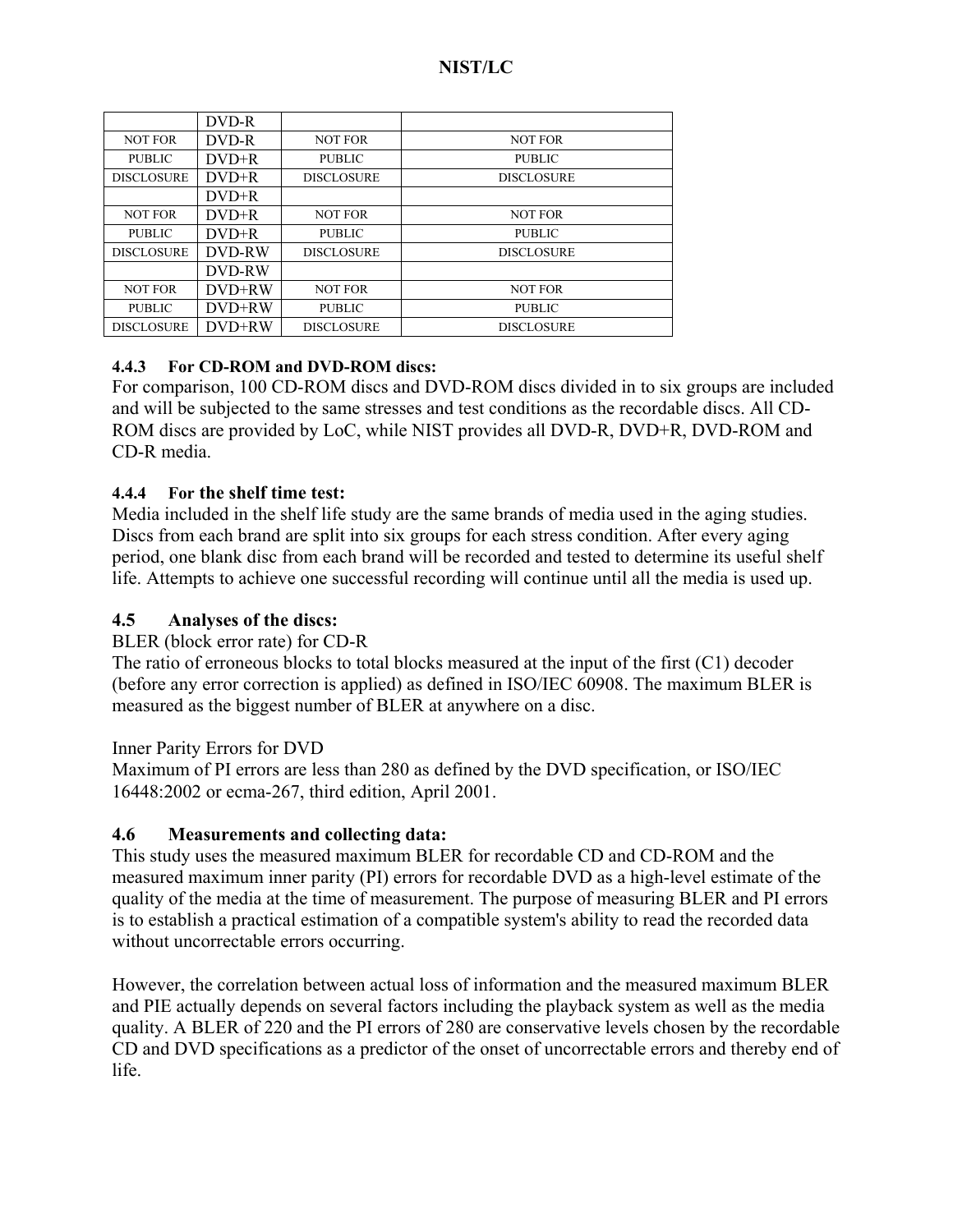### **4.6.1 Media recording and initial data:**

There are many formats and speeds of discs (for example, 4X, 8X, 16X…) in the market and yet no unified standard for the drive write strategy. Therefore each recorder drive manufacturer develops their own drive to satisfy to the write/read requirements of recordable CD and DVD discs. As such, there is no guarantee that the recorder used to burn a disc is fully compatible with that disc. This can, and often does, lead to very high error rates immediately after recording the disc, which in turn can make aging analysis very difficult. It is therefore important to ensure that initial error rates are low by ensuring that the recording drive and the media are as compatible as possible[8,9].

To ensure recorder drive and media compatibility, four Disc Burning Stations (DBS) were built in the NIST laboratory with high-end computers and new recorder drives. Each drive must have the latest update to its firmware to ensure its best performance.

To determine the recorder with the highest level of compatibility with each brand of media, a limited number of recordings will be made for each brand by each recorder in the four DBS. The test specimens will then be burned as needed by the most compatible recorder and initial error rates monitored to ensure that the recorder continues to operate correctly.

For this study, media with a BLER (in the case of CD type media) below 40 and with PIE (in the case of DVD) below 100 are included.

#### **4.6.2 Disc Burning Stations:**

In an effort to ensure the integrity of the results, all disc burning station (DBS) computer configurations should be the same. For this investigation, each disc burning station (DBS) consists of a Pentium-4 processor workstation with the following specifications:

Intel Pentium-4 Processor 3.6 GHz w/ 800mhz FSB, 1GB DDR2-533 MHz dual channel RAM, Seagate 120 GB 7200 rpm SATA hard drive w/ 8 MB cache, Microsoft Windows XP Pro w/ doc and media.

All test specimens will be indexed so as to associate it with the particular DBS and DVD recorder drive used to record that brand (see appendix 1). The recording drives used in this study include the Sony DRU-510A, 700A, 800A, Pioneer DVR-A09, Plextor PX-716SA and NEC ND-2510A. The drive chosen for the particular brand of media will be the drive shown to be most compatible with that media.

Each DBS will be equipped with Roxio Easy Media Creator 7, version 7.5.0.47 ENU. The same image will be recorded on DVD media at the most compatible speed. The same image will be recorded on all CD media also at the most compatible speed.

#### **4.6.3 Analyzer:**

 In order to monitor the change in the error rate during the aging, the discs are analyzed after each incubation cycle using optical disc analyzers. A CD analyzer capable of reading BLER (in the case of CD) and a DVD analyzer capable of reading PI error (in the case of DVD) are used.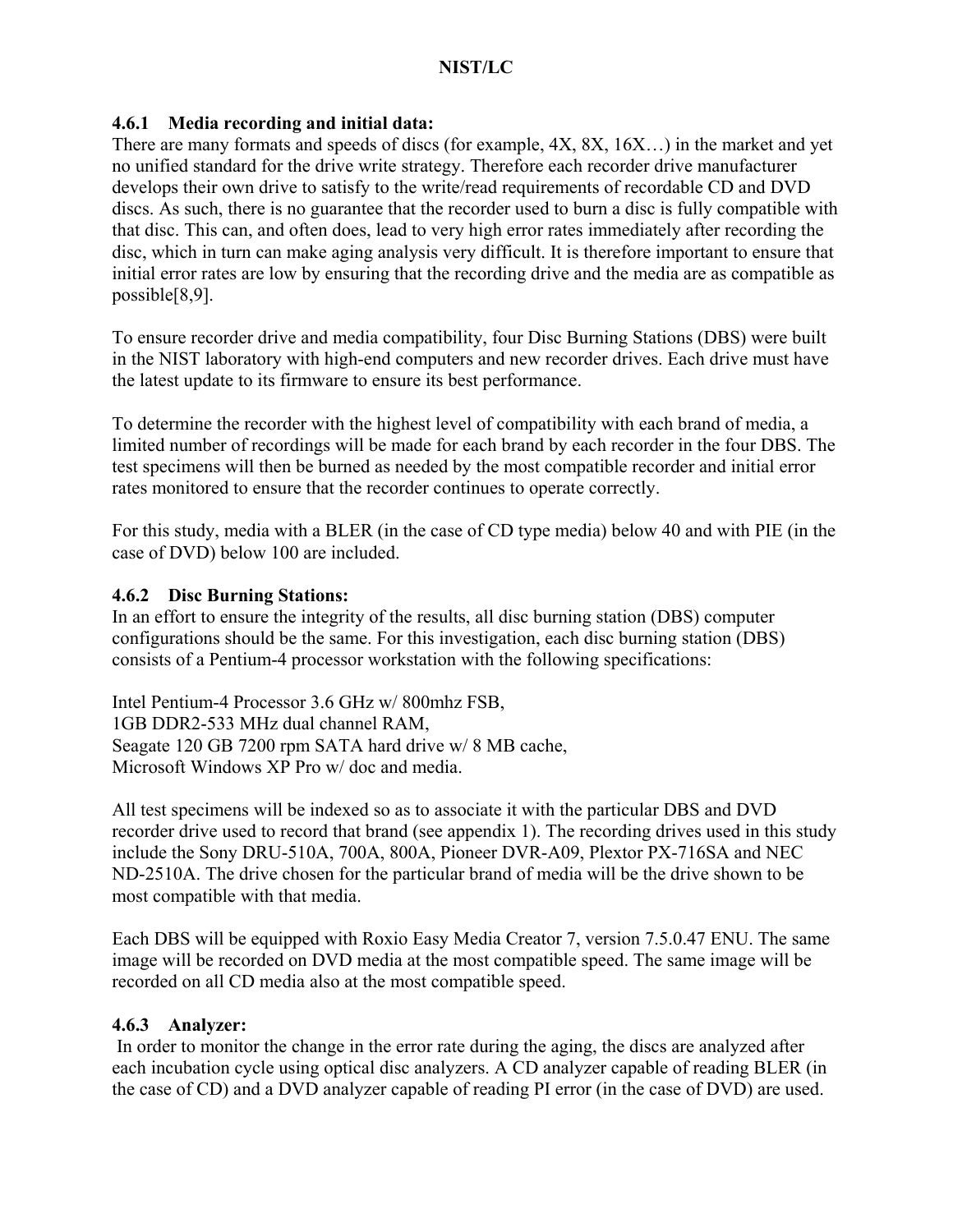For testing DVD: CATS SA300 DVD-R/RW PRO and CATS DVD+R/RW PRO from Audio Development are used to analyze the DVD media in this study. These systems measure recorded and unrecorded DVD discs and include the Pulstec SDP-1000 optical drive. All relevant parameters including inner parity error (PIE), outer parity error (POE), jitter, asymmetry and more are measured using this system.

For testing CD: CD CATS SA3 Advanced can measure all relevant parameters of CD discs. All measurements are performed according to optical disc industry standards. All relevant parameters including correctable BLER (including E11, E12, E21, and E22), uncorrectable E32 errors, jitter, asymmetry and more are measured using this system. Unfortunately, this system is not capable of testing CD-RW type media, which is why CD-RW media is not included in this study.

Continuous calibration of all testers must be performed to ensure the integrity of the results as testing is ongoing. Should the calibration test determine that the testers are not fully calibrated, the testers must be recalibrated and all testing performed since the testers were last shown to be calibrated must be repeated.

## **4.6.4 Collecting data**

Test specimens are not analyzed in their entirety but analyzed at five test bands throughout the diameter of the test specimen. DVD test points are located at the following radii (in millimeters): 24.00 to 25.20, 31.95 to 33.15, 39.90 to 41.10, 47.85 to 49.05, and 55.8 to 57.00, from the inside to the outside of the disc. CD-R test points are at the following times (in minutes:seconds): 00:00 to 03:00, 19:00 to 22:00, 38:00 to 41:00, 57:00 to 60:00, 76:00 to 79:00.

The same tester will be used for any particular test specimen through out the study and each specimen will be indexed to associate it with the analyzer used to analyze that specimen.

## **4.7 Requirements of incubation condition:**

The temperature and relative humidity levels used in this study are chosen to ensure that there is no change of phase of the moisture within the environmental chamber over the test temperature range, and such that no condensation occurs on cooler sections of the chamber such as observation windows, cable ports, wiper handles, and so on. Any droplets caused by such condensation could damage the media and/or influence the error rates. Furthermore, the temperature of the testing environment must not be so high so as to cause any plastic deformation within the disc structure.

Practical experience shows that 80 ºC and 85 % RH is the upper limit for control within most accelerated test cells. Table 2 shows the complete stress conditions used in this study.

Disc samples shall be uncovered and placed vertically within the chamber. Discs shall be aligned so that their surfaces are parallel to the chamber airflow. A space of at least 2 mm shall be maintained between discs.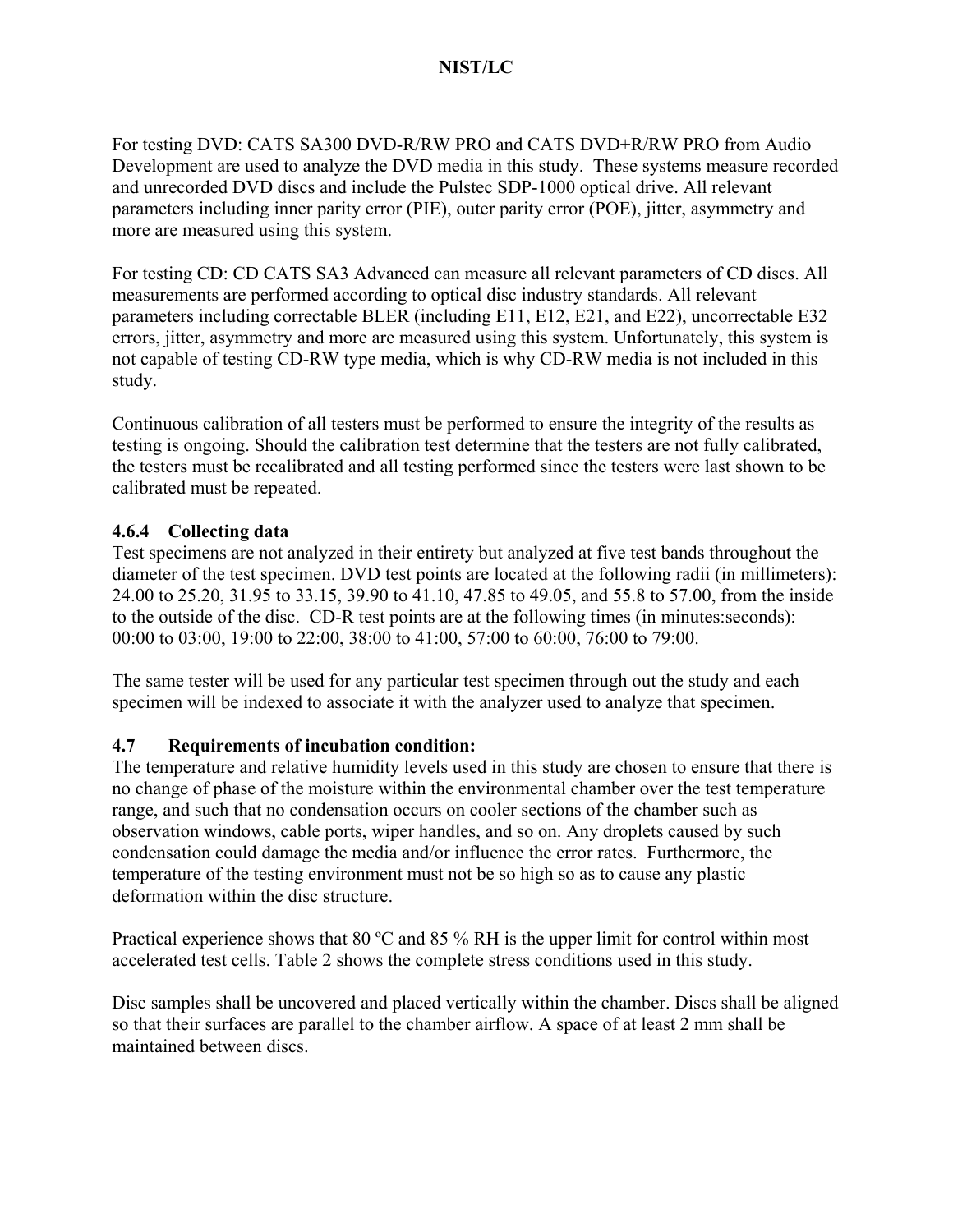## **4.7.1 Environmental Chambers:**

A Parameter Generation and Control Inc (model: 9131-3119) 30 cubic feet environmental chamber is used to control precisely the temperature and relative humidity through various combination settings of temperatures (5  $\degree$ C to 85  $\degree$ C) and relative humidity (10  $\%$  to 95  $\%$ ). The controlled accuracy is  $\pm$  0.2 °C for temperature and  $\pm$ 0.5 % for relative humidity.

## **4.8 Incubation time requirements:**

Since there are six stress conditions to be implemented, the media from each brand will be split into six groups (see Table 2). Depending on the error rates observed as the testing progresses, one to three chambers would be required for this study. Based on initial incubation cycle durations and the number of media to be tested, all initial incubation cycle testing can be complete in the timeline shown in Fig. 4. The most severe stress  $(80 \degree C, 85 \degree)$  will be conducted first and tested after incubation to determine if the incubation durations should be increased and to what extent. In such a case where the incubation time is increased extensively, additional chambers can be used. Increasing the incubation durations should not increase the total duration of the study since the limiting factor is the number of analyzers available to test the large numbers of media. There are two analyzers available for testing DVD media and one available for testing CD media.



Fig. 4: Initial incubation cycle testing timeline.

## **4.9 Ten-step analysis outline for data:**

The following is a brief outline of the steps required to estimate the life expectancy of information stored in a Recordable DVD system as a function of temperature and RH, as taken from the ISO 18927:2002 standard for CD-R and applies to this study also.

- 1) Determine the failure time for each specimen.
- 2) Determine, for each stress, the median rank of each specimen, and plot median rank versus failure time on a log-normal graph.
- 3) Verify that the plots for all stresses are reasonably parallel to one another. The log standard deviation for each stress may be calculated using standard techniques or estimated from straight lines drawn through the plots.
- 4) Calculate the log mean for each stress.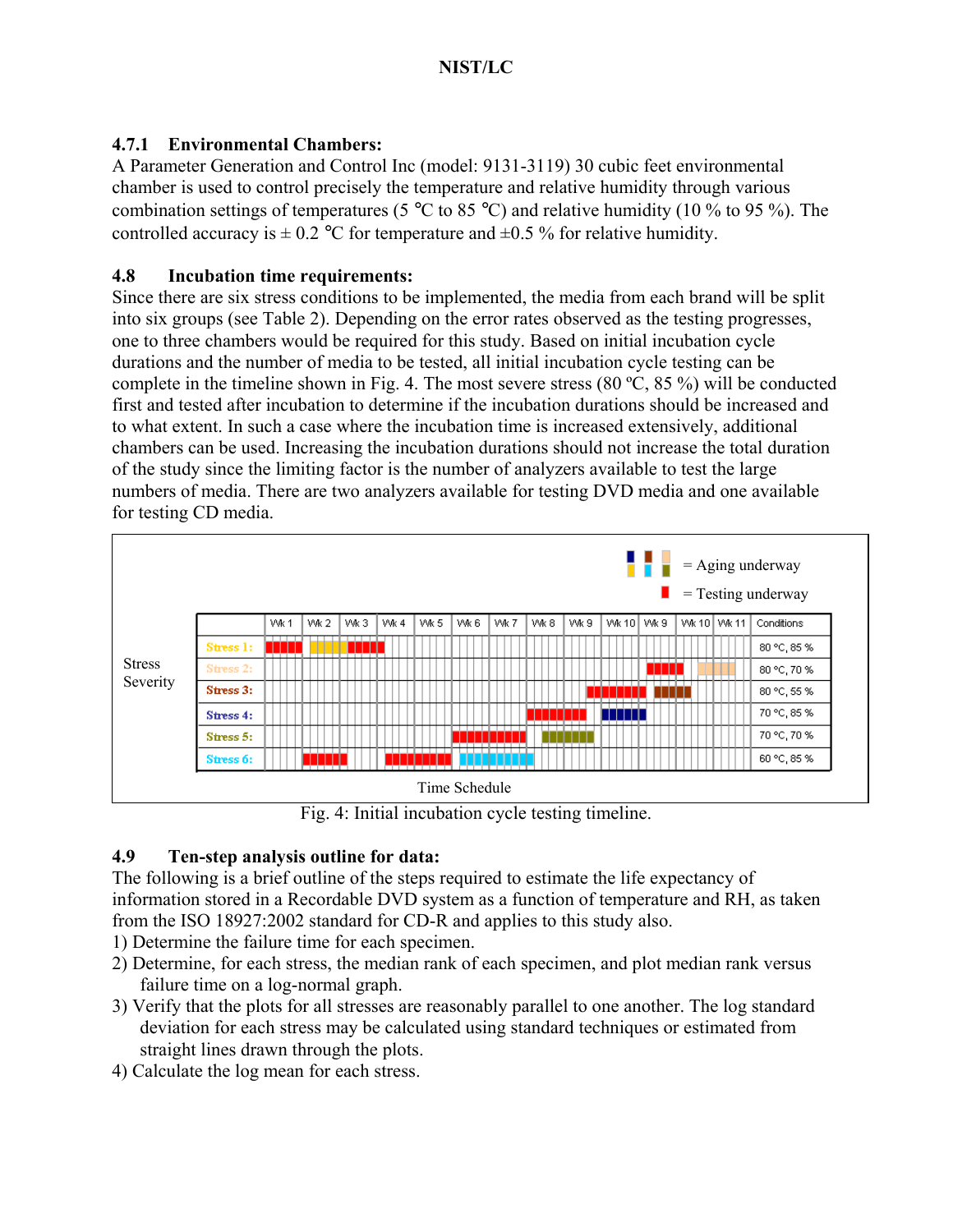- 5) Regress log mean, temperature, and RH for all stresses using the reduced Eyring equation. Calculate the estimated log mean for the standardized temperature and RH(25 ºC and 50 % RH).
- 6) Determine the acceleration factor for each stress.
- 7) Normalize all the failure times by multiplying each failure time by the acceleration factor for its stress.
- 8) Combine all normalized failure times and censored data into one data set. For this entire set, make one composite log-normal plot.
- 9) Estimate the log mean and the log standard deviation at the usage conditions from this plot, or the combined data.
- 10) Calculate confidence intervals for the survival function.

## **5 Normative references**

- ISO 18927:2002 Imaging materials *Recordable compact disc systems Method for estimating the life expectancy based on the effects of temperature and relative humidity,*  first edition
- IEC 60908 (1999-02): *Compact disc digital audio system*. This document including amendments approximates the Philips-Sony Red Book
- ISO/IEC 10149:1995, *Read-Only 120 mm Optical Data Disks (CD-ROM)*
- EMCA130 2nd Edition June 1996 *Data interchange on read-only120 mm optical data disks(CD-ROM)*
- *Orange Book, part B, -- Recordable Compact Disc System, November 1990 (SONY and* Philips Corp.)
- ISO/IEC 16448:2002 Information technology -- *120 mm DVD -- Read-only disk*
- ISO/IEC DIS 23912:2005 *Information technology 80 mm (1.46 Gbytes per side) and 120 mm (4.70 Gbytes per side) DVD Recordable Disk (DVD-R)*
- ISO/IEC 17344:2005: *Information technology -- Data interchange on 120 mm and 80 mm Optical Disk using +R format -- Capacity: 4.7 and 1.46 Gbytes per side*
- ISO/IEC 17342:2004: *Information technology -- 80 mm (1,46 Gbytes per side) and 120 mm (4,70 Gbytes per side) DVD re-recordable disk (DVD-RW)*
- ISO/IEC 17341:2005: *Information technology -- Data interchange on 120 mm and 80 mm optical disk using +RW format -- Capacity: 4,7 Gbytes and 1,46 Gbytes per side*
- ECMA-267, 2001, 120 mm DVD Read-Only Disk, 3rd edition
- ECMA-337, DVD+RW Rewritable Optical Disks, 4.7 GB
- ECMA-338, DVD-RW Rewritable Optical Disks, 4.7 GB
- IEEE 101-1995, *Guide for the statistical analysis of thermal life test data*

## **6 Bibliography**

- [1] Hamada, E, et al, *Recording process of recordable compact disc,* Optical Data Storage, D. B. Carlin and D. B. Kay, eds., Proc. SPIE 1663, 443–446, 1992.
- [2] Yokota, C, et al, *Phthalocyanine CD-R for high-speed recording*, Optical Data Storage, G. R. Knight, H. Ooki, and Y. Tyan, eds., SPIE Proc. 2514, 249–257, 1995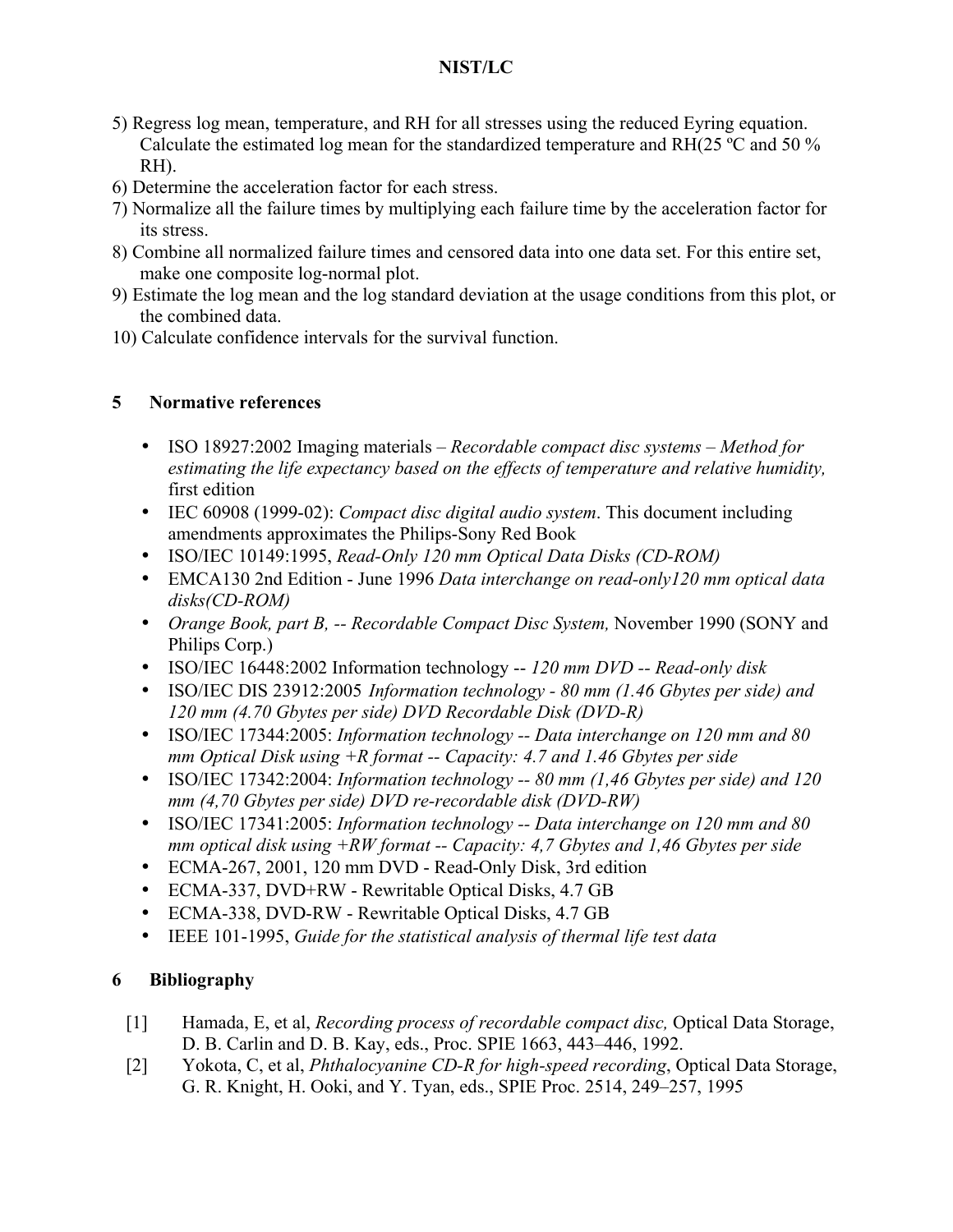- [3] H. Bennett, *Understanding CD-R and CD-RW*, Optical Storage Technology Association, California, USA (2003).
- [4] Murray, W.P. *Accelerated service life predictions of compact disks*, ASTM STP 1202, p.263-271. American Society for Testing and Materials, 1994
- [5] Tobias, P.A. and Trindade, D.C. *Applied Reliability*. New York: Van Nostrand Reinhold, 1986 (2nd ed. 1995).
- [6] Wrobel, J.J., *Ramp profiles for optical disc incubation*, SPIE vol. 2338, optical data storage, p. 191-202, 1994
- [7] Oliver Slattery, et al, "Stability Comparison of Recordable Optical Discs—A Study of Error Rates in Harsh Conditions", *Journal of Research of the National Institute of Standards and Technology*, Vol. 109, Number 5, September-October 2004
- [8] Slattery, O.T. *DVD-ROM Drive Compatibility Test for DVD-R(General), DVD-RW, DVD+R, DVD+RW and DVD-RAM Discs (Phase1),* NIST Special Publication 500- 254, October 2003
- [9] Slattery, O.T. *DVD Drive Compatibility Test for DVD-R (General) and DVD+R Discs, including DVD Creation Plan (Phase2),* NIST Special Publication 500-258, September 2004
- [10] *Experimental Statistics*, National Bureau of Standards Handbook 91. Washington, DC, US: National Institute of Science and Technology, 1963.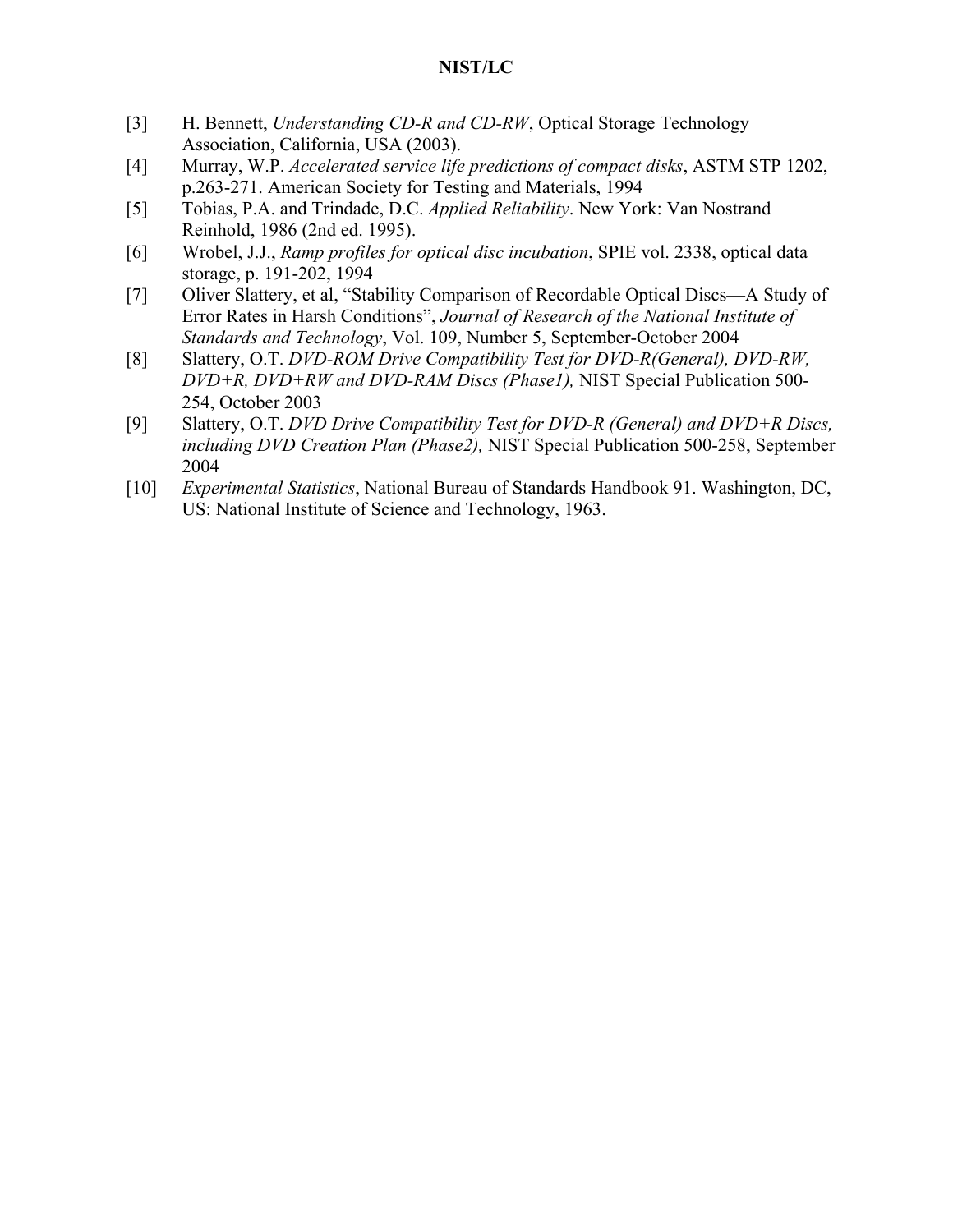Appendix I:

## **Disc code system for the Life Expectancy test**

Jian Zheng @ July 26, 2005

## **Code Format: ABBnnnGgmmCst**



Burner, DBS and tester Group and Burning speed Series number Category and brand

Where

 A C, A, B, D, or E stands for CD-R, DVD-R, DVD+R, DVD-RW or DVD+RW discs respectively.

- BB Brand of the media as below Table
- nnn Series number
- $Gg$  g is the group number of the specimen
- Xmm mm is the burning speed
- C the symbol of the burner, as shown in table below
- s the number of the Disc Burning Station (DBS).
- T the number of the tester. Tester 1 is AudioDev's SA3 CD CATS MLH2100 for CD; Tester 2 is AudioDev's SA300 DVD CATS Pro DPEP 1486 for DVD+R/RW; and Tester 3 is the DPER 1534 for DVD-R/RW.

| Brand             | BB |
|-------------------|----|
| <b>NOT FOR</b>    | ** |
| PUBLIC            | ** |
| <b>DISCLOSURE</b> | ** |
|                   | ** |
| <b>NOT FOR</b>    | ** |
| <b>PUBLIC</b>     | ** |
| <b>DISCLOSURE</b> | ** |
|                   | ** |

[Note] read out the disc information with Roxio DVDInfo Pro version 4.08 embedded in Roxio Easy Media Creator 7.5.

All CD-R discs use Short Strategy for burning, meaning all discs use Phthalocyanine dye.

| Burner       | Company and model  | Serial number    | Firmware revision       |
|--------------|--------------------|------------------|-------------------------|
| E            | Sony DRU-510A      | AE74DBFC         | $BB \triangleright 1.1$ |
| F            | Sony DRU-510A      | AE74DBFC         | $BB \triangleright 1.1$ |
| G            | Sony DRU-700A      | 2004052000038341 | <b>VY08</b>             |
| H            | Pioneer DVR-A09    | ECD015716UJ      | $1.17 \rightarrow 1.57$ |
|              | Pioneer DVR-A09    | ECD015528UJ      | $1.17 \rightarrow 1.57$ |
|              | Plextor PX-716SA   | 124136           | $1.07 \rightarrow 1.08$ |
| K            | Plextor PX-716SA   | 124246           | $1.07 \rightarrow 1.08$ |
| $\mathbf{L}$ | NEC ND-2510A       | 46NGK89S211      | $2.05 \rightarrow 2.F9$ |
|              | (MadDog MD-8XDVD9) |                  |                         |
| M            | Sony DRU-800       |                  |                         |
| N            | Sony DRU-800       |                  |                         |